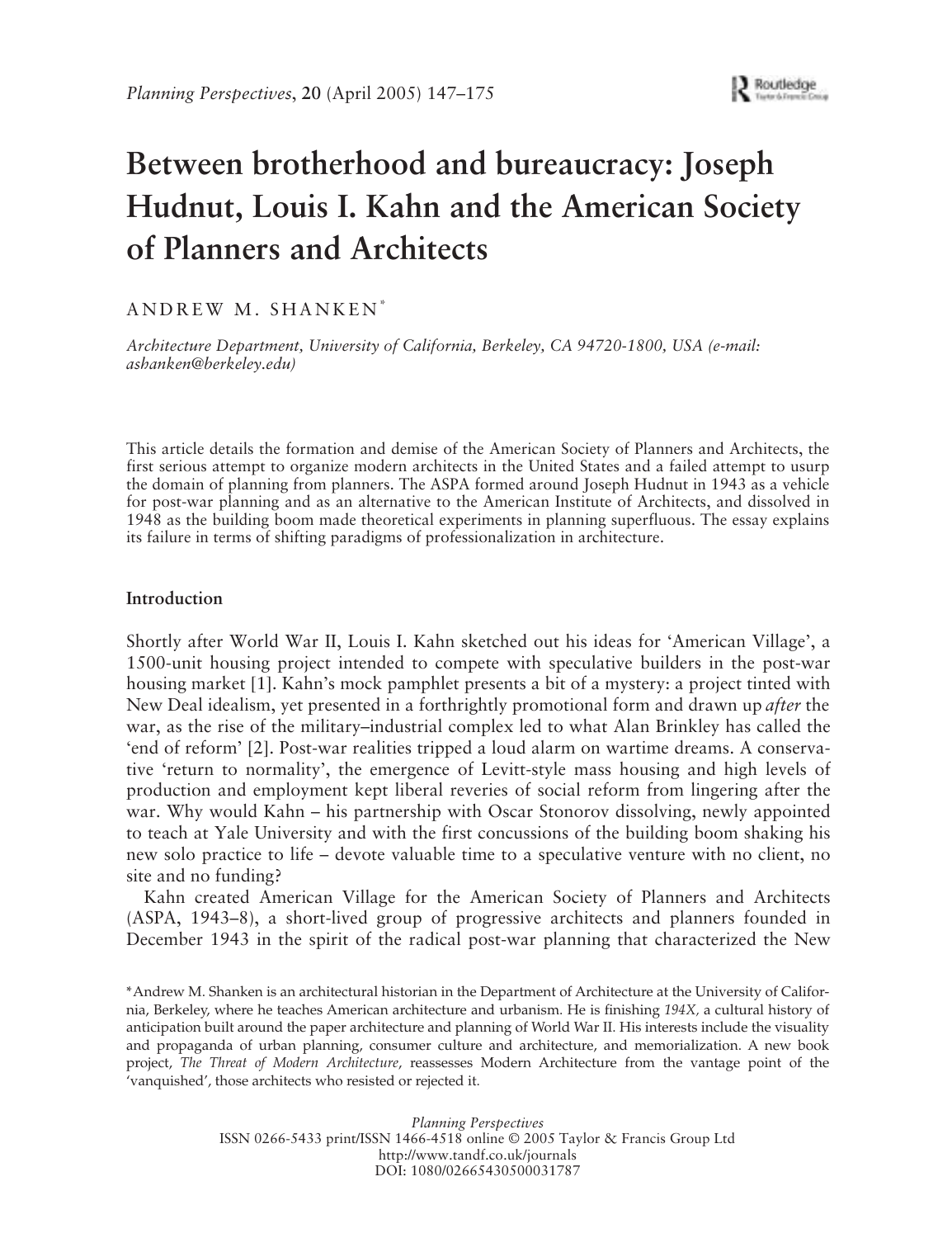Deal and the home front during World War II. Under the leadership of Joseph Hudnut, the dean of Harvard University's Graduate School of Design, it attempted to become a centralized planning agency that would conduct research, disseminate information on planning, propagandize the importance of planning and create models for local planning efforts. It was also the first serious attempt in the USA to organize modern architects, who felt woefully under-represented by the American Institute of Architects (AIA). Eric Mendelsohn, Richard Neutra, George Howe, William Lescaze and William Wurster all joined, as did many architects in the younger generation, including Kahn, Philip Johnson and Eero Saarinen, and many urban planners, including Charles Abrams, Hans Blumenfeld, Henry Churchill, Edmund Bacon, Martin Wagner, Robert Mitchell, Jacob Crane and Catherine Bauer [3].

New Deal and post-war planning provided the context for the new group. The production methods of war and the promise of the building boom invigorated the building industry, changing its mentality, methods and scale of operation [4]. It was in this open field that Levitt laid out Levittown and the ASPA attempted to create American Village, a form of post-war housing inspired by the social responsibility of the Modern Movement and the idea of the neighbourhood unit pioneered by Clarence Perry [5]. Perry considered neighbourhood units to be the irreducible nuclei of planning, the 'natural constituents of large urban aggregations' [6]. Based on the Garden City idea, the neighbourhood unit organized selfcontained areas based on the scale of primary schools, and girded them against the 'raging streams of traffic' that Perry deemed the great menace to cities [7]. The new society melted his idea and the Werkbund desire for the union of industry and high design into the overheated economic conditions of post-war America, recasting it in terms of planning. The group hoped to find support among manufacturers and financiers, using American Village as a promotional tool and as a research vehicle, exploring new materials and planning ideas. The project shows the glow of optimism that the war years cast on the New Deal, in particular the ideas and rhetoric of the National Resources Planning Board's *Action for Cities*, one of the most important guides to urban planning published in the 1940s [8]. American Village was just that, an 'action', an attempt by a band of citizen-architects to provide a model of advanced neighbourhood planning.

Lost in the tumult of speculative building, American Village remained mere pencil marks in a file in Kahn's office and the ASPA is a footnote in architectural history – it died in 1948. But the Society's failure is tremendously revealing. In addition to being a working group of architect-planners, the ASPA also fashioned itself as a rebellion against the AIA. As late as the 1940s, the AIA remained an essentially conservative brotherhood of architects. Bureaucratically backward and only half-awake to the importance of the Modern Movement in architecture, the Institute cast a nineteenth-century ethos of organization over a twentiethcentury profession. The upstart ASPA provided a considerable challenge, conscripting the advanced guard for its committees and organizing the group around the unfolding realities of architectural practice. Its members virtually jettisoned conventional ideas of architectural practice for planning. In other words, the first attempt to organize modern architects in the USA took the form of a planning group, a professional 'land grab' at which many planners balked. The history of the ASPA lays bare the tensions between architects and planners within the still nascent and protean field of planning. In the years after the war, the ASPA faltered as planners consolidated their position and the AIA became a more representative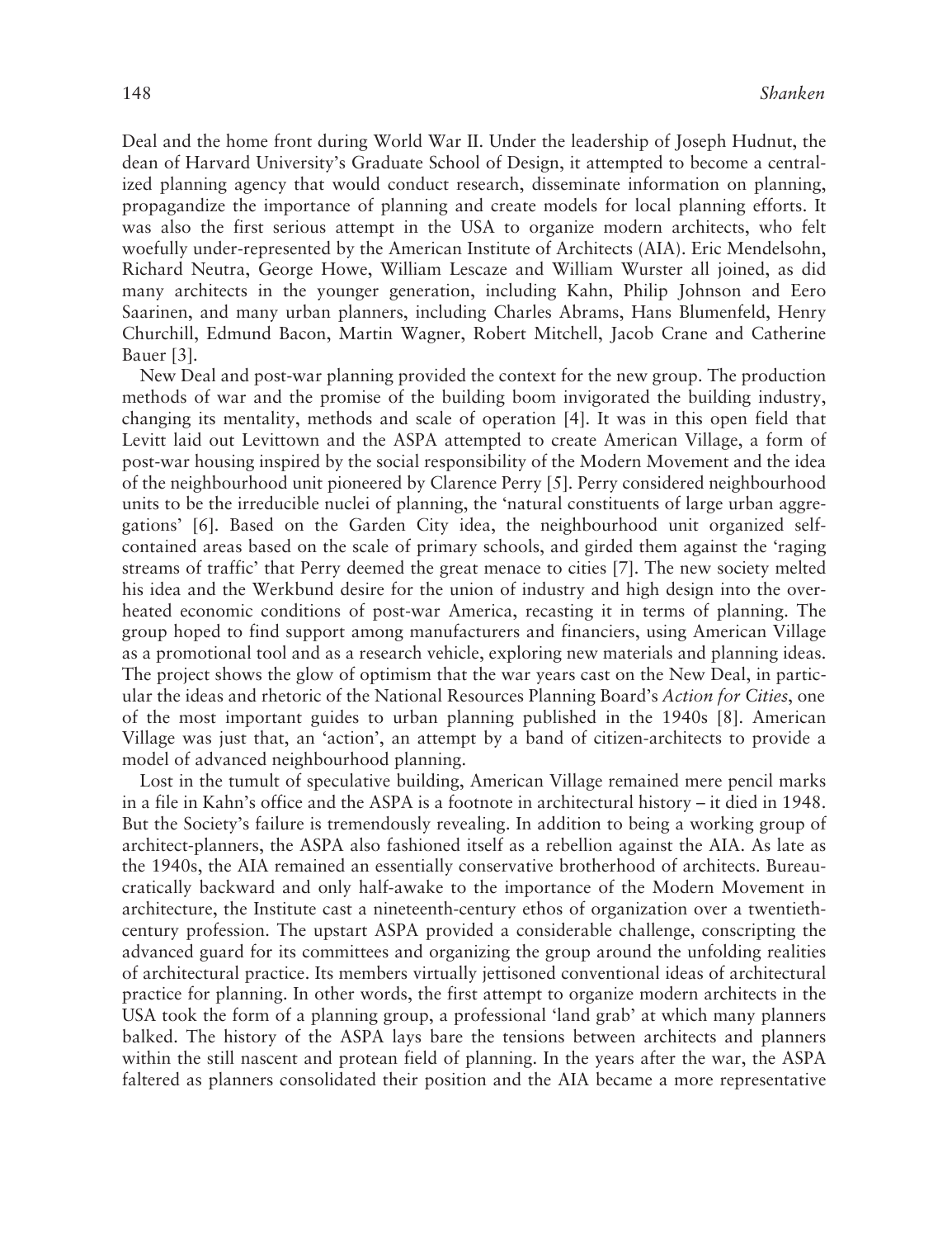body and a modern bureaucracy, but the short history of the ASPA provides a glimpse into the fragility of the field just before the AIA matured.

# **Planning the post-war architect**

In October, 1943, Joseph Hudnut published an optimistic elegy to the National Resources Planning Board, which earlier that month met its final fate at the hands of an increasingly conservative Congress bent on undermining the New Deal and fearful that planning of any sort led to totalitarianism:

Many people believe that the National Resources Planning Board died when a petulant Senate refused its annual appropriation. On the contrary, it was then that the NRPB came to life. From that time forth, the programs of this agency will live in politics – to win and lose elections, to make and unmake the careers of Senators – and in the end the NRPB in some form or other will be reconstructed. No doubt it will be given another name [9].

Two months later Hudnut agreed to preside over a fledgling group of modern architects who assembled in the middle of the war to forge alliances between what he called 'the liberal wing' of the profession and like-minded planners in order to plan for the post-war period. Their mission, while far from clear, was ambitious: to fill the lacuna left in the wake of the NRPB. The bureau had been the greatest hope for a centralized planning agency. It served as a clearinghouse for planning ideas and literature, published extensive volumes on all kinds of planning, from land use to regional planning and, during the war, it established planning programmes in several American cities. Its demise shocked an architectural community already reeling from ten years of depression and the effects of war. Clearly the ASPA could not supplant the old NRPB, but it received its impetus from its fall [10].

Likewise, the ASPA capitalized on the relatively weak organization of planners in the period. The depression created a great deal of instability for professional planners and their organizations. The economic crisis generated new thinking about centralized planning and New Deal agencies enlisted and nurtured an army of planners and administrators. At the same time, however, the economic realities of the moment forced cities to cut their planning budgets, leaving many planners without work and destabilizing the already shaky American City Planning Institute (ACPI) and the National Conference on City Planning (NCCP), as the flow of foundation support and dues slowed. The depression also changed the landscape of planning, challenging the élite core of practitioners with an influx of administrators from New Deal organizations. Three planning organizations developed out of this moment, a reorganized ACPI, the American Society of Planning Officials (ASPO) and the American Planning and Civic Association (APCA). The organizational diffusion was complete by 1934 and served professional planners in a moment of tremendous growth [11]. The war, more than the Depression, destabilized planning organizations, thinning their ranks, siphoning funds and recasting their role [12]. As Eugenie Ladner Birch has argued, in 1942 'an all time high of 1200 attended the National Conference as membership in the two associations reached about one thousand. Five universities offered degree programs, and there was a declared shortage of trained professionals'. Yet, that same year, Congress curtailed the NRPB and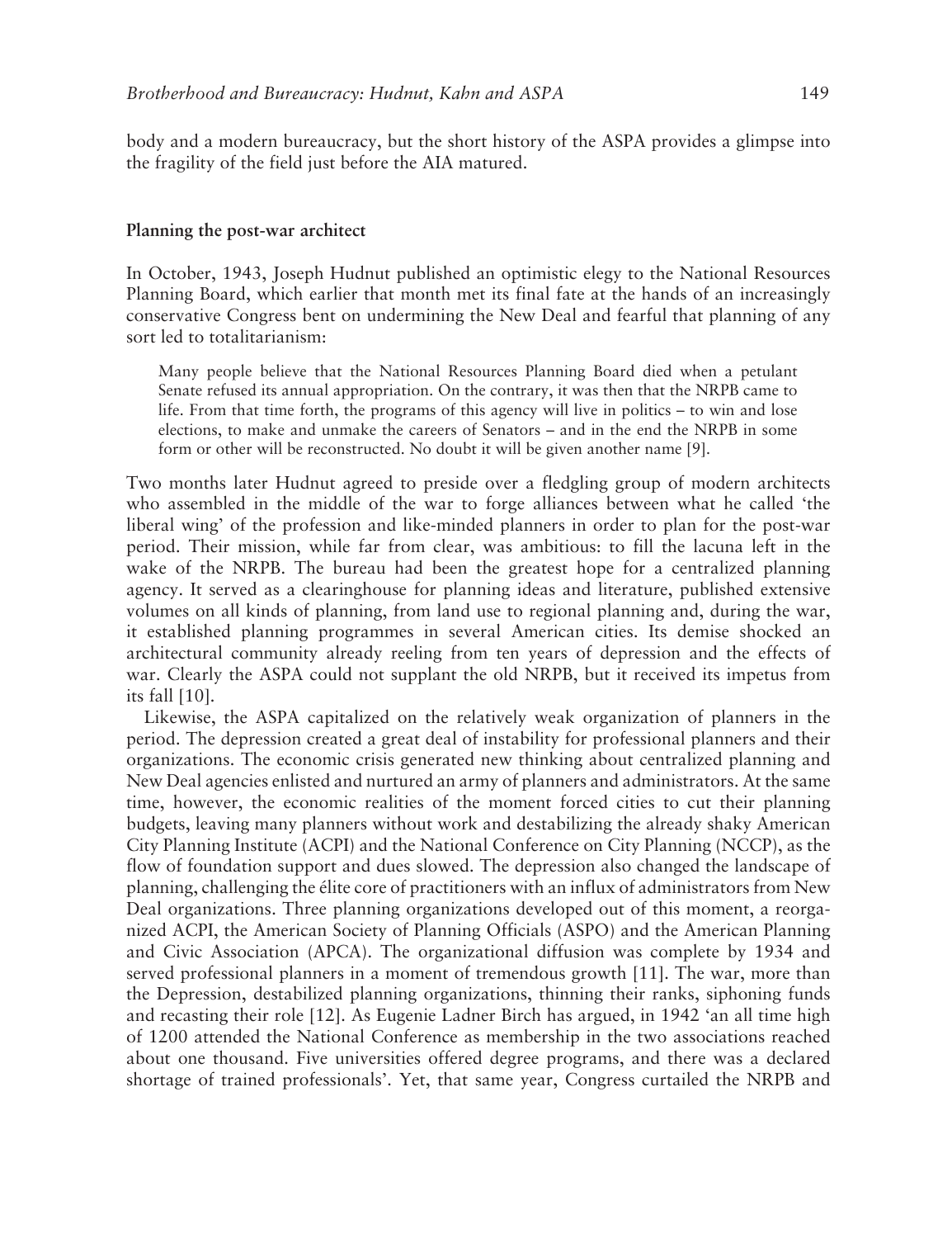began dismantling many other New Deal agencies that had a hand in planning. The American Institute of Planners, the descendant of the American City Planning Institute, was inactive during the war. The *Journal* of the Institute lapsed and annual meetings were cancelled until 1944. The new American Society of Planners and Architects came to life as war took its toll on these moribund organizations.

The first formal meeting of the ASPA took place in New York City in December 1943 and included Serge Chermayeff, Marcel Breuer, Mary Cooke, Vernon DeMars, Harwell Hamilton Harris, Carl Koch, Jr, A. Lawrence Kocher, Elizabeth and Rudolph Mock, Eero Saarinen, Jose Luis Sert, Oscar Stonorov, Hugh Stubbins, Jr, Henry Wright, and William Wurster [13]. Kahn, John Johansen and Carl Koch were also active members from the beginning. Almost all of the participants came to this meeting deeply involved with planning, having worked with New Deal agencies, or on wartime housing and planning [14]. All, moreover, would have been familiar with the earlier work of the Regional Planning Association of America, in particular its work on Radburn, which served as an important model for comprehensive planning in the 1930s and 1940s. The ASPA brought together the various wartime planning efforts and influences, but it also absorbed their motley and often conflicting agendas.

In addition to providing an umbrella for young, progressive architects and an alternative to the NRPB, it brought like-minded architects together with planners. European émigrés such as Walter Gropius, Martin Wagner, Marcel Breuer and Jose Luis Sert, joined established American architects like Wallace K. Harrison, George Howe and William Wurster, and younger architects like Louis Kahn, Hugh Stubbins and Eero Saarinen. To this were added some of the leading planners of the era, including Roland Wank, the architect of the TVA and of Greenhills, a Resettlement Administration new town in Ohio; Jacob Crane; Robert Mitchell, formerly of the NRPB; and some of its rising stars, G. Holmes Perkins and Edmund Bacon [15]. Editors Kenneth Stowell (*Architectural Record*), Kenneth Reid (*Pencil Points*) and Howard Myers (*Architectural Forum*) were invited to join, and their younger colleagues, George Nelson and Douglas Haskell, played an active role at various points in the group's history. At its most ecumenical, the ASPA sheltered virtually every self-styled modernist architect and progressive planner on the East Coast. Members of CIAM, FAECT (a labour group for architects and technicians), architectural editors, educators, New Deal planners and social, economic and national planners were all brought into a larger collaboration. The amorphous society remained appropriately nameless at first, provisionally trying 'Architectural Planning Group', 'Planning Associates', 'Society of Architects and Planners', even 'Telesis East', before settling on the American Society of Architects and Planners [16]. ASAP, an acronym perfectly attuned to the spirit of the home front and the call for 'action', soon gave way to ASPA, which allowed the group to place planning before architecture, acknowledging the importance of planners, who were loathe to join a society of architects posing as planners.

Convincing Joseph Hudnut, the Dean of Harvard's Graduate School of Design (GSD), to serve as President lent the group instant credibility. Architects widely admired Hudnut, not merely by dint of his position, but as a judicious administrator and eloquent spokesman for the profession and the Modern Movement [17]. His name alone attracted established architects to the group and his extensive correspondence with the membership shows his passionate interest, which went a long way towards binding the group together. But it was Hudnut's commitment to planning and, in particular, his belief in the vital connections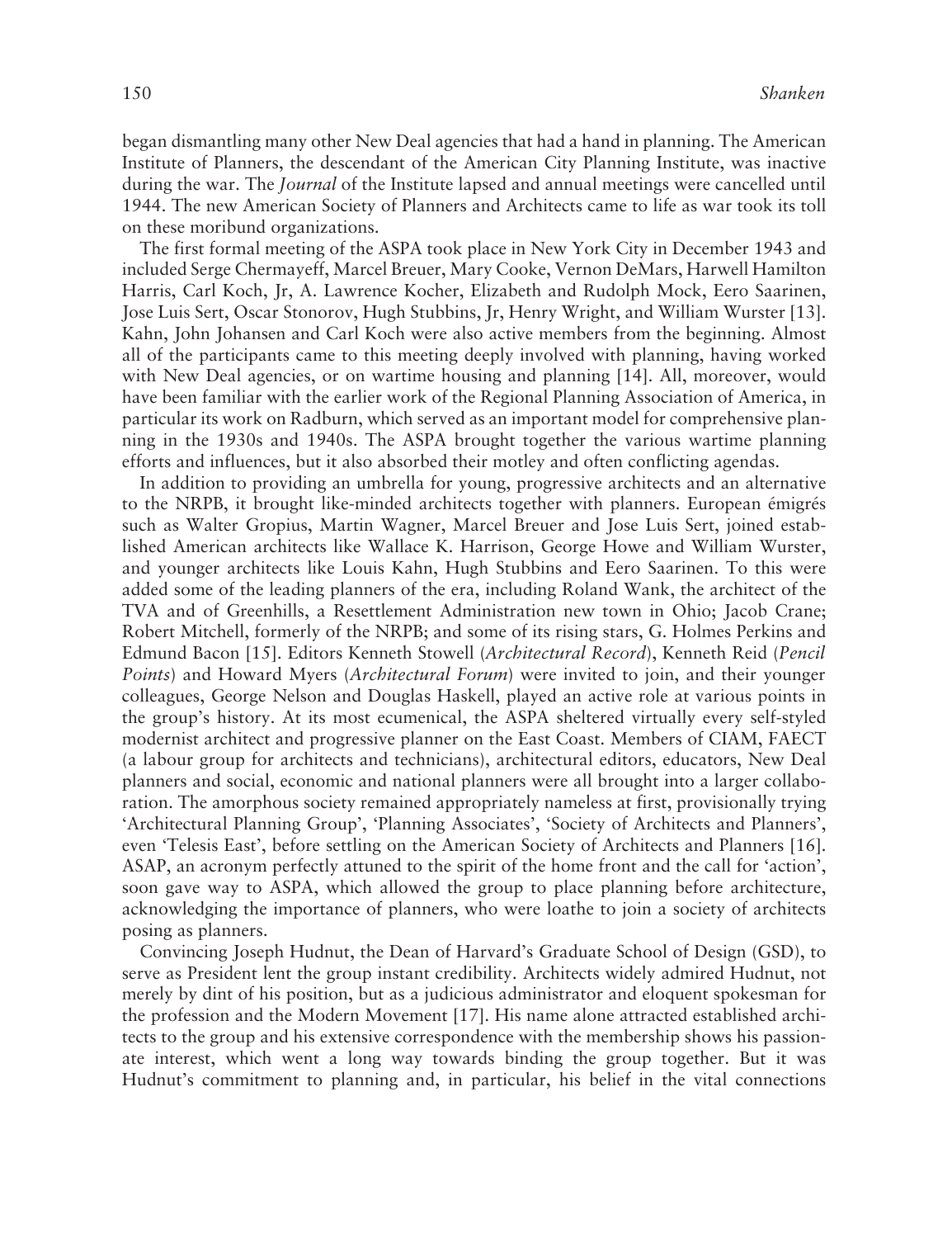between architecture and planning, that provided intellectual ballast for the group. In the early 1920s, Hudnut had learned from the German planner Werner Hegemann to think of architecture in terms of larger planning ideas and in 1936 he melded architecture and planning into a progressive pedagogy, uniting the disciplines in a single school, which he named the Graduate School of Design [18]. Planning was ubiquitous in the early 1940s, but Hudnut's work at Harvard gave the ASPA its initial impetus and character. The Harvard Dean rapidly assembled a core group of young foot soldiers that included Chermayeff, Kahn, Stonorov, Saarinen, John Johansen, Stubbins, G. Holmes Perkins and Carl Koch [19].

As the ASPA found its identity, it advanced a mission that in its broadest outlines mirrored much of the work of the NRPB, with a bias for physical planning. The group emphasized research on specific urban problems, studies of specific cities, education through exhibitions, competitions and public relations. The interest in publicity reveals the tenor of the times. A savvy use of the media would be essential to the group's survival during and after the war. PR, moreover, was then being debated in architectural circles, especially in the AIA [20]. The Institute clung to outdated ideals of professional conduct, which considered advertising anathema to professionalism. Architects were not allowed to advertise their services; instead, the AIA presumed buildings themselves spoke of the value of architects, following the standards of medicine and law. Public relations fit naturally into the ASPA's programme and might be considered one of the defining elements of Modern Architecture in this period [21]. Architects already felt that the public failed to understand and value the role of the architect. Communication with the public would be even more important as the contentious and misunderstood planning displaced design.

At its core, however, the Society attempted to fill the void left after Congress dismantled the NRPB. Local chapters met with the intention of creating studies of local urban conditions. The group also set out to write a primer on planning similar to *Action for Cities* or *Planning With You*, an important pamphlet promoting planning ideas that *Architectural Forum* had just published [22]. A strong push emerged in favour of practical demonstrations, or what some members called 'action'. Oscar Stonorov, for example, led a group in charge of 'an ideal project for post-war building to provide for all the needs of a group of 10,000 families in an urban section' [23]. Stillborn, like so many ASPA projects, Stonorov intended it to serve as a model for the advanced planning ideas of the group, much in the manner of the NRPB's work in Salt Lake City, Tacoma and Corpus Christi [24]. Also in the spirit of the NRPB, the ASPA sought to establish connections with both public and private planning organizations [25]. Not surprisingly, they omitted the AIA, seeing the Institute as conservative and hopelessly entrenched in professional matters.

#### **The call to membership**

In April, 1944 Joseph Hudnut sent letters to 50 architects and planners, inviting them to join the new organization and asking for 'an expression of opinion' on the group [26]. The responses read like a referendum on architectural practice. Hudnut included a draft of the group's constitution and a list of the proposed membership. The constitution went through multiple iterations and cannot be seen as the work of one writer, but Hudnut surely authored the first version [27]. 'Architecture is a social art', he began, 'inseparable except in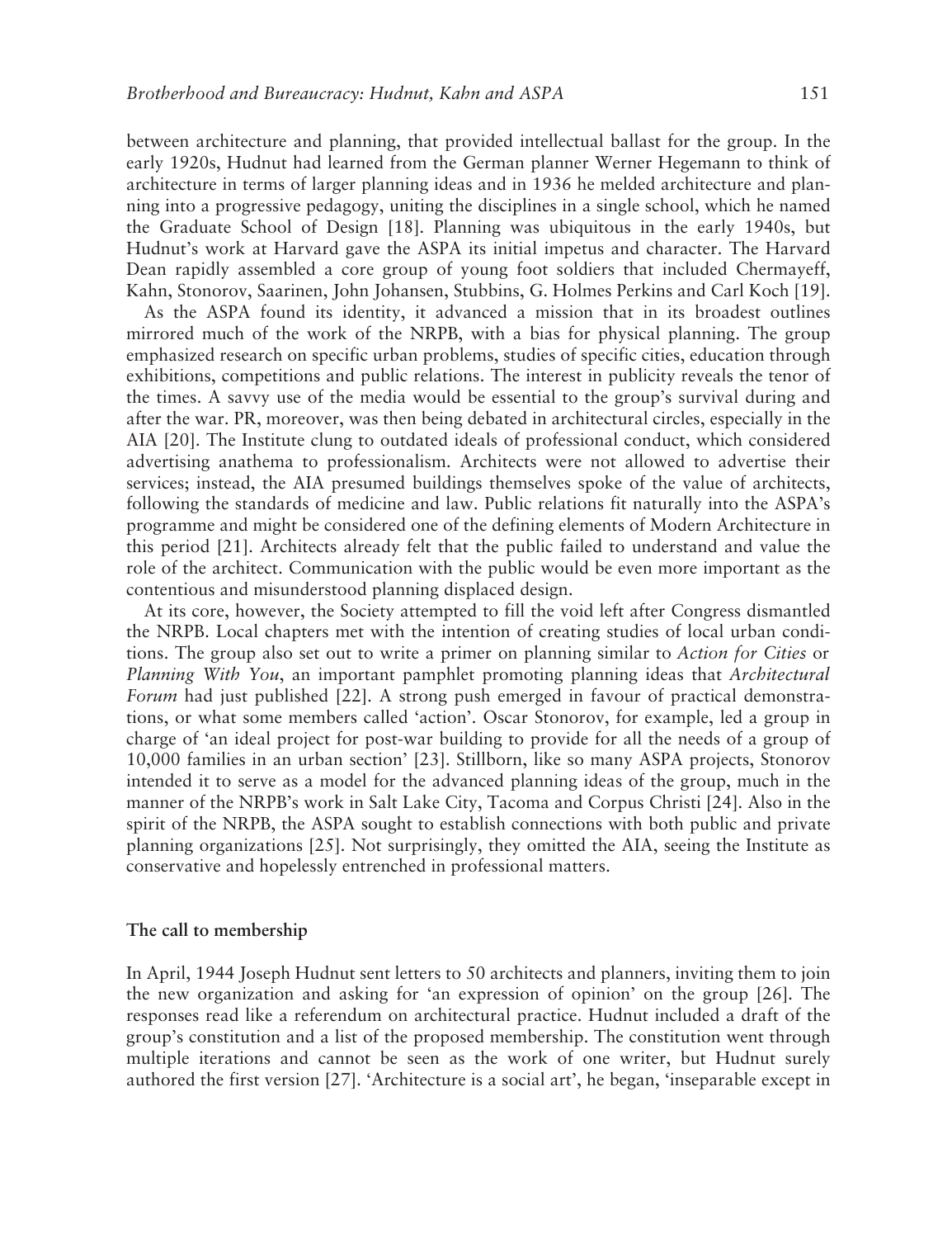rare instances from the collective life, the smallest unit of which is the family, the largest unit the city'. Quickly moving towards a view of comprehensive planning, the constitution continued:

We recognize, therefore, as the principal and proper concern of contemporary architecture – a term which for our purpose will include landscape architecture and city planning – the development of an environment for humanity more healthful and homogenous than any which has hitherto obtained.

Architecture's task in this mission was the 'shaping of theatres for living' in the great cities through 'collective endeavor' with other sciences, 'pooling our specific aptitudes and several funds of knowledge in projects mutually undertaken' [28]. The message reflects the time spent during and after World War I with Werner Hegemann and it is possible that the conditions of World War II recalled the earlier association for the Harvard dean. In any case, in the early 1940s, Hudnut started using his regular column in *Architectural Record* to advance ideas on planning.

Even the initial response, which came from hand-picked members, was mixed. Eric Mendelsohn wrote:

May I say, quite frankly, that I would have preferred to see all progressive architects joining the A.I.A. in order to rejuvenate this established institution as regards to membership and spirit. All 'palace-revolutions' have been brought about by minorities. If, however, I am right in assuming that the decision to form a new society is based on your conviction that this is impracticable, the thing I would prefer – following my experience in many countries – is an advance guard bound together by conviction rather than by corporative rules. I hope that your authority will integrate at least the progressive splinter groups – Task, Telesis, and the new circle – into one impulsive force, which I shall be only too glad to join [29].

The new organization, on the other hand, troubled Philip Goodwin, the architect with Edward D. Stone of the Museum of Modern Art.

I seem to get more interested as time goes on in the gradual, halting transformation of our own American way of doing things than in international imported ways and ideas. They have served their purpose; we must not get another case of Beaux-Arts indigestion [30].

So much for the International Style. Goodwin would have seen names like Breuer, Chermayeff, Sert, Stonorov and a host of other non-Anglo Saxon names on the roster of participants. His xenophobia, an all-too-common expression of the times, shows just one of the impediments to forming an organization of modern architects in the USA. The ASPA, strongly flavoured with émigrés from Europe, was inescapably international. Hudnut, who frequently found himself mollifying disgruntled architects and planners, responded with candour and, perhaps, a touch of disingenuousness:

I share also your concern that the new Society may have an un-American flavor. No one seems to have noticed that the Beaux-Arts Institute was un-American although, in my opinion, it was intensely so; nevertheless, I do think that we should avoid, as you suggest, having another case of that kind. The young men who organized our Society were all Americans and we are not conscious of imitating any foreign organization [31].

Goodwin also expressed misgivings about the ASPA's connections with Task, Telesis and FAECT, the last an organization within the Congress of Industrial Organizations (CIO) with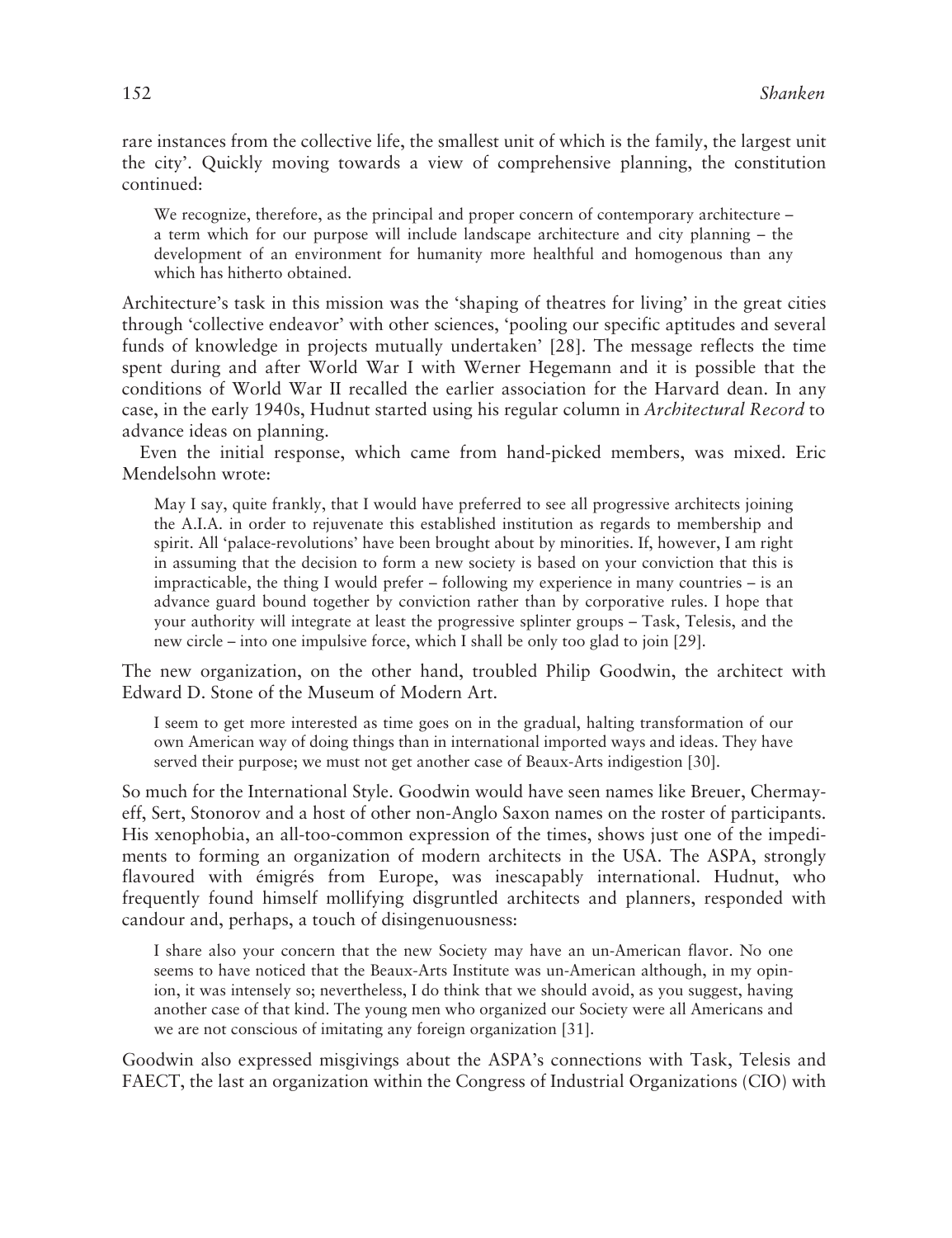strong ties to American Communism. The whole thing felt like a radical, foreign movement with dangerous political ideologies and, in spite of Hudnut's remonstrations, Goodwin declined to join [32].

The ASPA also provided architects with an opportunity to condemn or poke fun at the AIA. Architect G. E. Kidder-Smith, an important promoter of modern architecture, eagerly accepted Hudnut's invitation, writing that no group served the purpose of the ASPA, and added: '… I find myself frequently confounded and embarrassed by the attitudes, products and publications of [the AIA's] members' [33]. Likewise, Robert Allan Jacobs sent in his acceptance and wrote:

One of the best commentaries on the A.I.A. at present, is shown up clearly in the April issue of the *Architectural Record* where it publishes the names, the faces, and the work of the leading figures in our representative organization, copies of which I am enclosing [34].

The work needed no commentary for Hudnut to get the point. Ranging from conventional to *retarditaire*, the mainly historicist projects and the accompanying mugs of the old guard were the *ancien regime* to their would-be 'revolution' [35] (Fig. 1). Hudnut responded:

All the personnel, it seems to me, are practical men of affairs who would probably be somewhat impatient of any philosophic or, I may add, even intellectual factors in their practice. They are in the habit of getting things done, and they turn out the greatest amount of incoherent, contradictory and futile architecture without having the slightest notion of how preposterous it all is.

The uncharacteristically intemperate Hudnut ended on a more even keel:

I felt that the modern architects of this country have been pretty consistently ignored and that their cause might be strengthened if they were to participate in some such organization as that which we have in mind. This is, however, a secondary objective and should not be permitted to hold the field against our other objectives, namely planning [36].

The new group, however, did provide an alternative to the AIA. If the diplomatic Hudnut denied this intention to some of his colleagues, the ASPA's mission was less important to him than its role organizing modern architects in the USA [37]. He admitted as much to G. Holmes Perkins, writing to his younger confidant:

The thing that I care most about in this whole business of the ASAP is this idea of organizing the liberal wing of our profession. We are not represented in the Institute of Architects and never will be, and the mere fact that we stand together in a society is in my opinion an aim which will justify our existence [38].

More than arousing a single line of dissent, however, the new organization brought out modern architecture's conflicted relationship with the AIA. At the heart of Goodwin's complaint (and Mendelsohn's softer reservation) lay a certain feeling of loyalty to the Institute: 'It is a clumsy organization', Goodwin admitted to Hudnut, 'much given to the organizational and club side, and not enough to the pursuit of the necessary reforms of the day. On the other hand', he continued, 'it is the professional organization and I do not believe in multiplying these as is often the American way' [39]. Hudnut assured Goodwin that the ASPA was not meant as a rival to the AIA and, with more reserve than he showed Jacobs, wrote that: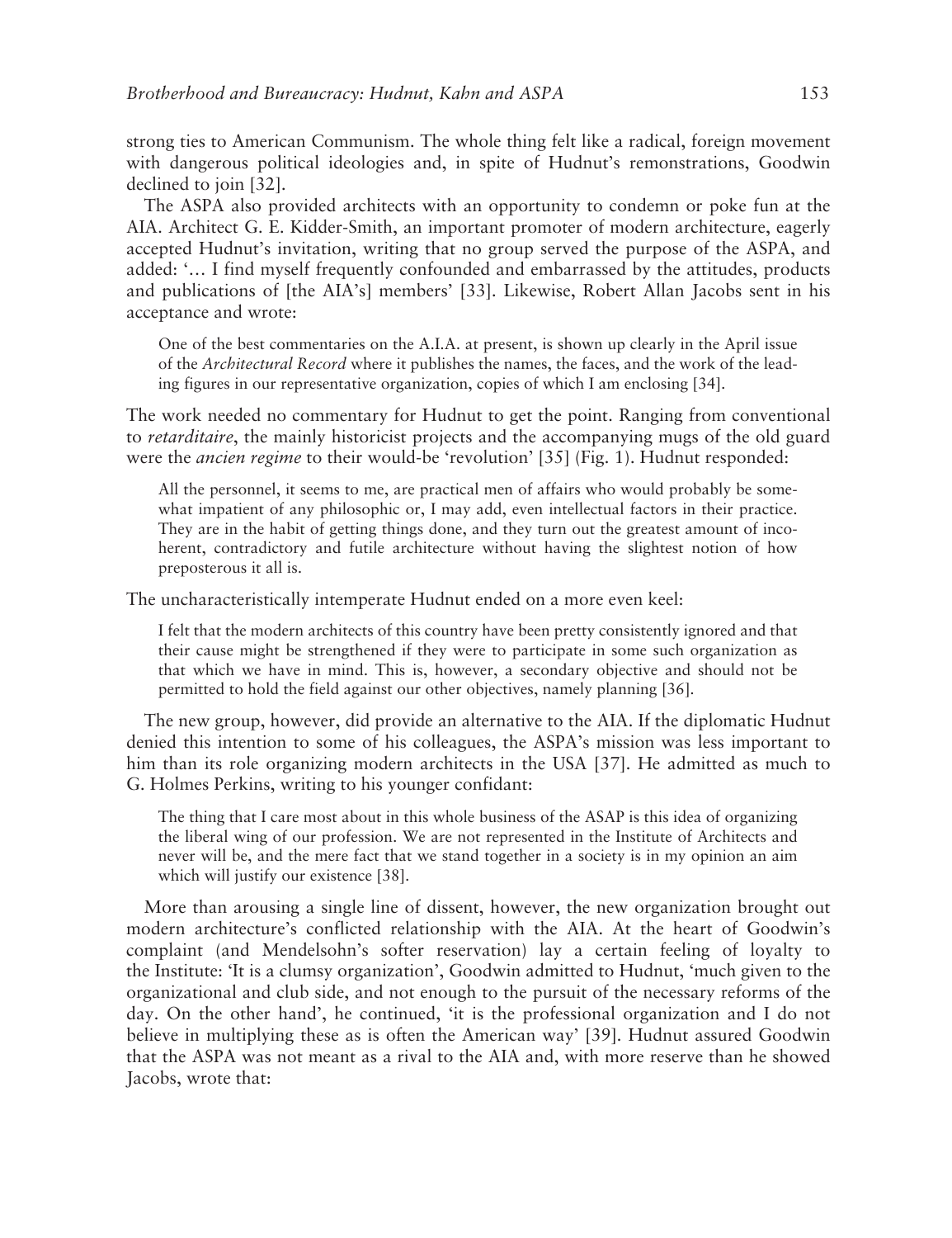

Figure 1. Officers of the American Institute of Architects, 1944.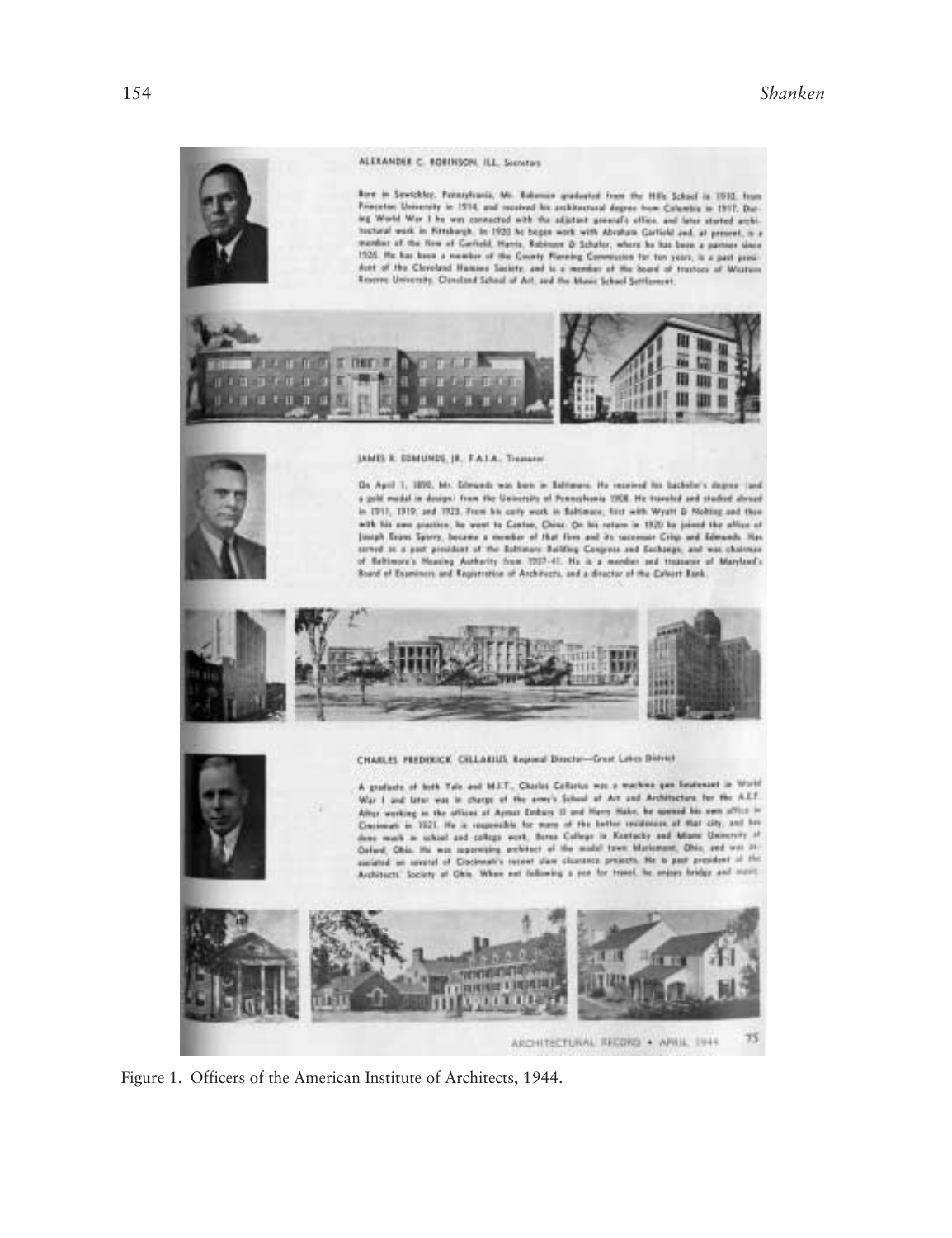The Institute is essentially a trade guild, having as its objectives the interests and the promotion of our profession as a whole; and it must therefore include all types of opinion and could not assume a definite leadership in any intellectual movement. We ought all to support it heartily for the sake of our professional interests.

Clearly Hudnut could play both sides of the fence. 'Our Society, on the other hand, will have as its objective the discussion of a definite phase of architecture and planning – namely, the relation of these to the structure of society' [40].

William Wurster, Hudnut's counterpart at MIT (and later at Berkeley) also expressed uneasiness about the ASPA's intentions *vis-à-vis* the AIA:

I suppose, basically, what I am after is a revolution in the A.I.A., which shall gain for them the exact thing you are doing in the ASPA. Certainly, it would be ideal, if we could blast reaction out of the Institute, and make it a liberal, open, creative thing. I often wonder if perhaps the suggestion you made at one time (perhaps wrongly, as I recall), that a great group should resign from the Institute, as a general protest against its policies and procedure, but, the more I think of that, the more I do not like to pursue the road in this direction. For, after all, it is a going concern, nationally known, with a tremendous framework, which need not be duplicated. If I were not starting on a new job and were really politically minded, knowingly so, I should look into the Institute Charter, find how its officers are chosen, its committees formed, and then do some writing and traveling around the country to foment an honest revolution [41].

The aims of the ASPA were the aims of 'a fine AIA', Wurster concluded and, with that, declined being part of the administration. Hudnut disagreed on several points: 'In the first place', he responded

I don't think there is any hope whatever of a reform in the Institute and it is utterly inconceivable that that organization should be a liberal or creative thing. That is true of the very nature of any organization which embraces so large a section of the profession. In the second place, I do not believe that the ASPA will ever become a rival of the Institute, nor should it be considered as a protest against its policies and procedures [42].

For Hudnut the AIA and modern architecture were fundamentally incompatible: 'The liberals will never be represented in the Institute or even heard of there and it seems to me altogether proper that they should have their own platform' [43].

At the time, however, the Institute failed not only to represent 'the liberals', but also the profession in general. Only one in five architects were members, far too few to create a quorum or the authority upon which a strong lobby group could be based [44]. Wurster's concerns were those of the majority of architects who registered their disapproval by choosing not to join the Institute.

The ASPA had its own problems. Planners responded unenthusiastically. They saw the group as theoretical and, consequently, impractical, overly concerned with physical planning, the bailiwick of architects, and confused about planning. Roland Wank, a trained architect who practised primarily as a planner and who attended some of the preliminary meetings of the ASPA, offered Hudnut serious concerns about its character. The constitution appeared to be 'half what its title implies and half a manifesto setting forth the objectives' [45]. Of course, planners did not write manifestos; architects did. He also questioned its focus on cities and took the group to task for not thinking regionally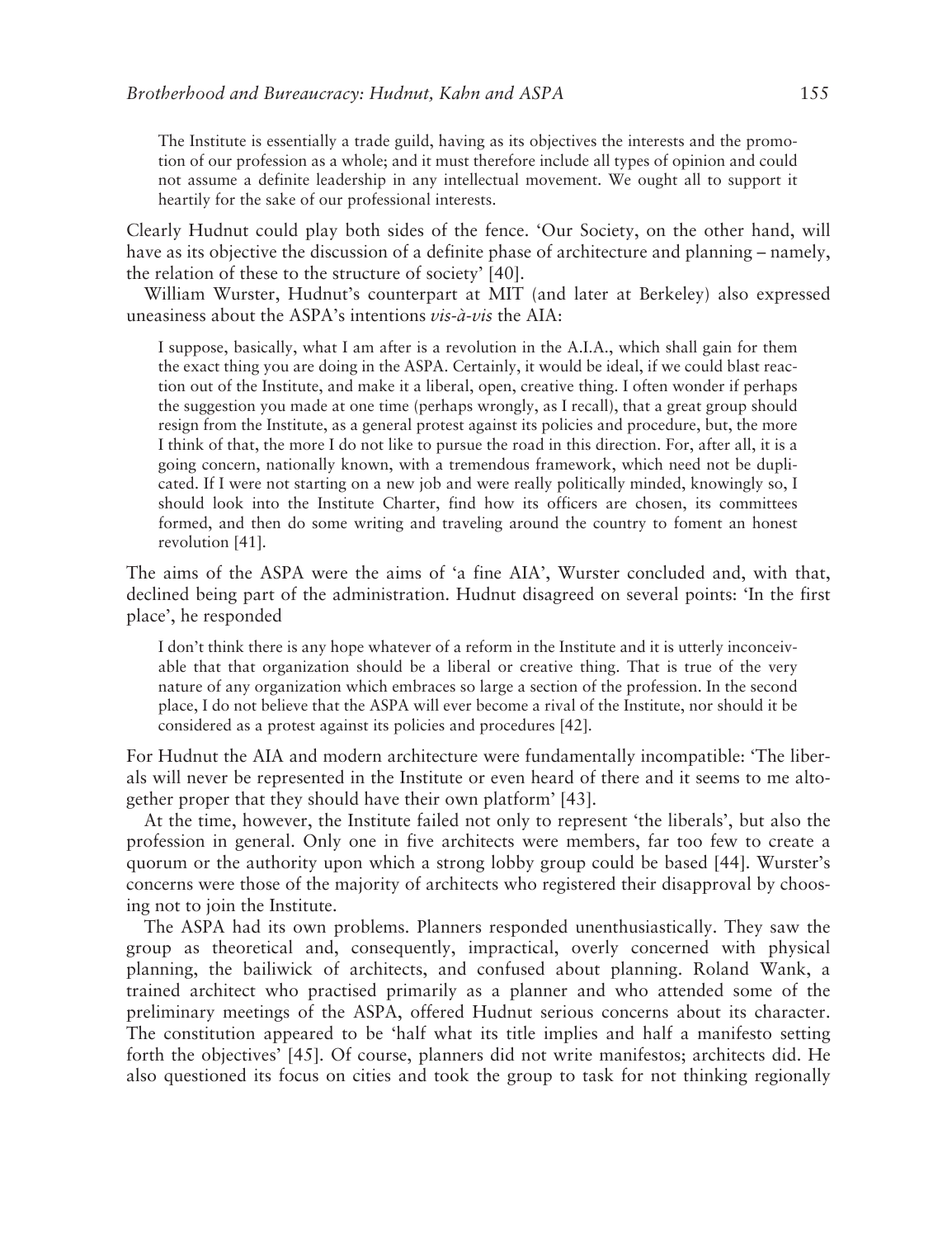or in terms of rural planning. But his main problem centred on what planning meant to the ASPA:

As I recall the few meetings at which I was present, there was always some question as to who is a planner within the terms of the membership qualifications. Occasionally it was proposed that membership be restricted to physical planning, but many of those present, including myself, felt that physical planning is so closely interwoven with legal, economic, and other types that a planner who lowered his views to purely physical aspects would not be much above the level of a draftsman and should not, perhaps, qualify for admittance at all [46].

In spite of the fact that American society was then stretching planning's meaning to breaking point, the framers of the constitution had failed to find a sufficiently broad definition and risked alienating actual planners. Hudnut wrote of collaboration and 'shaping theaters for living', but Wank still saw the strong bias towards architecture. A committed member of the ASPA, he remained active. Other planners would not.

G. Holmes Perkins, who was then working for the National Housing Agency, filtered additional criticism to Hudnut. Many planners, he wrote:

… felt that if the Society were to represent itself as one of architects and planners there should be more adequate representation in the membership. Most of us felt that before the January 20 meeting a determined effort should be made to invite progressive planners from among the economists, public administrators, industrial planners, sociologists and others who are actively engaged in planning. Without the inclusion of such men, we believe that the Society's position will be distinctly weakened in the minds of professionals engaged in planning; that sound research cannot be undertaken without the aid of these planners; and that if this is to be avoided action must be taken prior to the elections [47].

By way of concession, the name officially changed to the ASPA, placing planners before architects, and a new constitution added the word planner every time the word architect was used. Planner Robert Kennedy provided a list of some 50 potential members in order to fortify the ranks with planners, dividing them into one group of economists, sociologists and planners, and a second group of 'younger people who might make good members' [48]. He stocked the first list with NRPB veterans and consultants, including Harvard economist Alvin Hansen, planners Hans Blumenfeld and Charles Ascher, and University of Chicago Sociologist Louis Wirth. The list also included other well-known planners like Tracy Augur, Roland Greeley and the head of the Philadelphia Housing Authority, Dorothy Schoell. Edmund Bacon, John Harkness, Robert Little and Huson Jackson made the second group. Hudnut crossed out some names (Edgar Hoover and political scientist Herbert Finer) and added others (Edward Barnes, László Moholy-Nagy, Peter Blake, Martin Wagner, Ezra Stoller, Herbert Bayer, Elizabeth Wood). Just a glance at this list shows how professional fissures could be social and philosophical, easily undermining a group's cohesion. The planners, who were connected professionally through their past work in city, regional and national planning, must have been easy to spot next to the architects, who formed more of a 'clubby' clique based on shared commitments to modern architecture. Nevertheless, the ASPA leadership made a serious effort to bridge the gap, both through a second membership drive and by tailoring the group's mission to a broader constituency that represented planners as well as architects. But creating a balanced membership, while important, was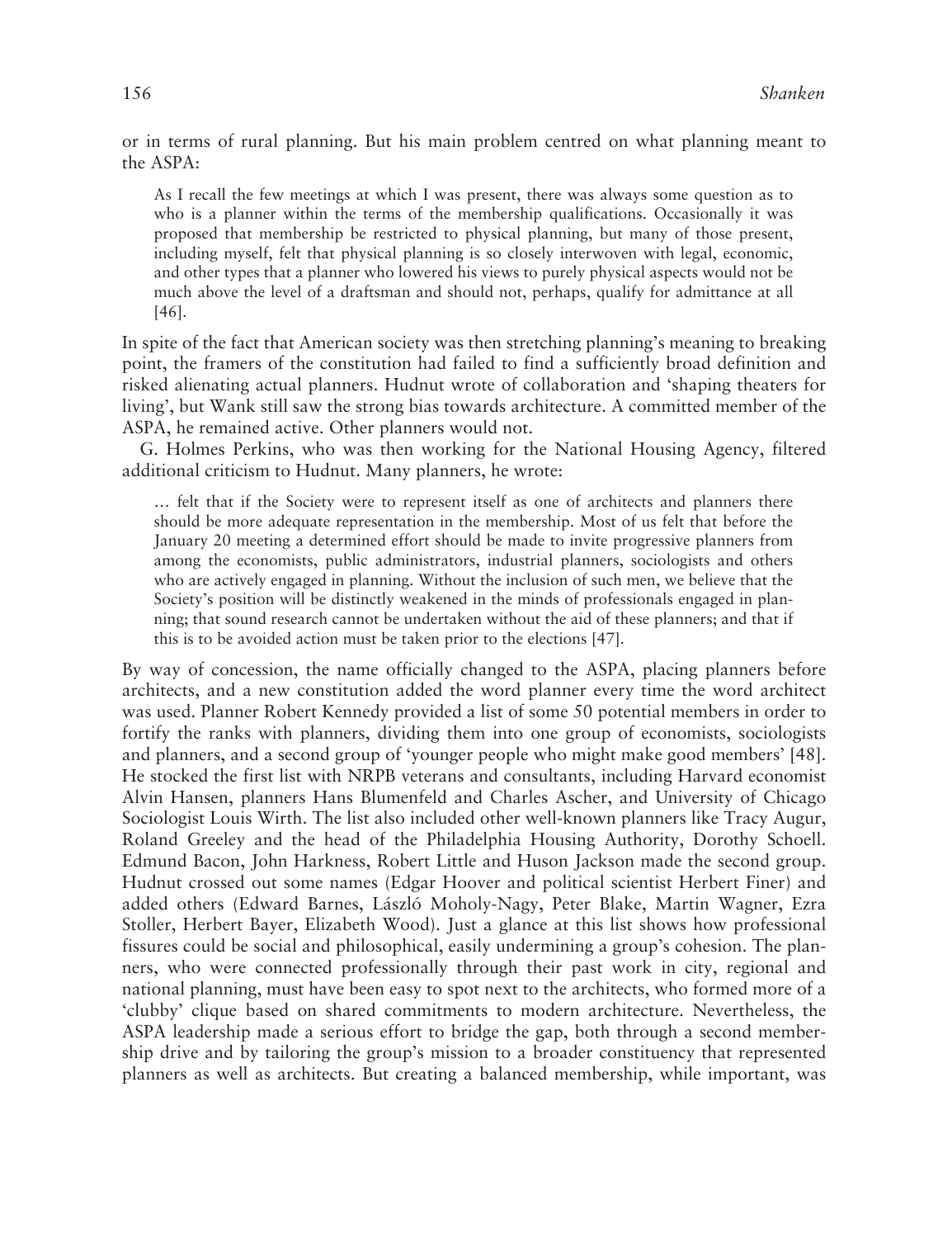superficial. The ASPA needed a plan of action to attract the planners and hold the attention of the architects.

# **Forging a plan for action**

From the start, the group struggled to find a single compelling agenda. An early idea in 1944 to make a study of a housing project for a metropolitan area went nowhere. Chermayeff and Sert headed a committee to recommend a site. Chelsea, Harlem and Brooklyn were soon abandoned as unrealistic and the two architects instead put their weight behind the creation of a primer on planning 'more popular even than *Planning With You*' [49]. Such primers were mainstays of the home front. Affixing the ASPA to one would generate publicity. With this in mind, they wanted to publish the material one page at a time in *PM*, a magazine aimed at 'production managers, art directors and their associates', but little action came of it [50].

Some members wanted something more active than a pamphlet. Chermayeff proposed that 15 to 20 architects, living and working together for three weeks during the summer, work on a large neighbourhood planning project and Stonorov was asked to work out the possibilities of the group meeting in Philadelphia that summer. The group also began a small counter-offensive against real estate interests in D.C., which had begun to attack public housing through criticism of the National Capital Housing Authority. Vernon DeMars, John Johansen and Norman Fletcher, an architect with Gropius's Architects Collaborative, had begun an exhibition for 'counter propaganda', a bit of earnest agitprop that also never went anywhere. All of this nibbling only brought out the discordant agendas of the group.

Collaboration proved fruitless and the group turned its attention to planning the first general meeting in January 1945. In the context of the home front, a lively meeting could take the place of action. Kahn was made chairman and DeMars and Saarinen formed a committee to work with him [51]. Kahn set about the task of crafting a coherent agenda for the rag-tag group, which he called an 'outline plan of immediate action' [52]. The first 'ACTION', as Kahn wrote it, was to affiliate with the leading planning organizations [53]. Secondly, the group would appoint representatives in New York, Massachusetts, New Jersey, Pennsylvania and Washington, D.C., who would report on the administration of their state, cities and towns. The only 'action' that required action, it consisted of studying and making reports about all towns with a population of 20 000 people or greater, gathering vital information on zoning laws and building codes, administrative and legislative bodies, planning commissions and housing agencies, citizens' organizations, church groups and women's clubs, a list he could have lifted from the NRPB's *Action for Cities*. These studies formed the basis for the creation of local plans that would be ready when the war ended so that urban planning would follow consistent and progressive guidelines and could be absorbed into larger national planning efforts. Additionally, the representatives would keep files on local channels for propagandizing planning, 'train local planners to regard the citizen as his client', and conscript local architects into the group [54].

Holmes Perkins quickly did the maths, pencilling in the number of towns over 20 000 people in each state on his copy of Kahn's report [55]. A group of 50 architects could scarcely be expected to make 149 reports on post-war planning. Hudnut concluded to Perkins: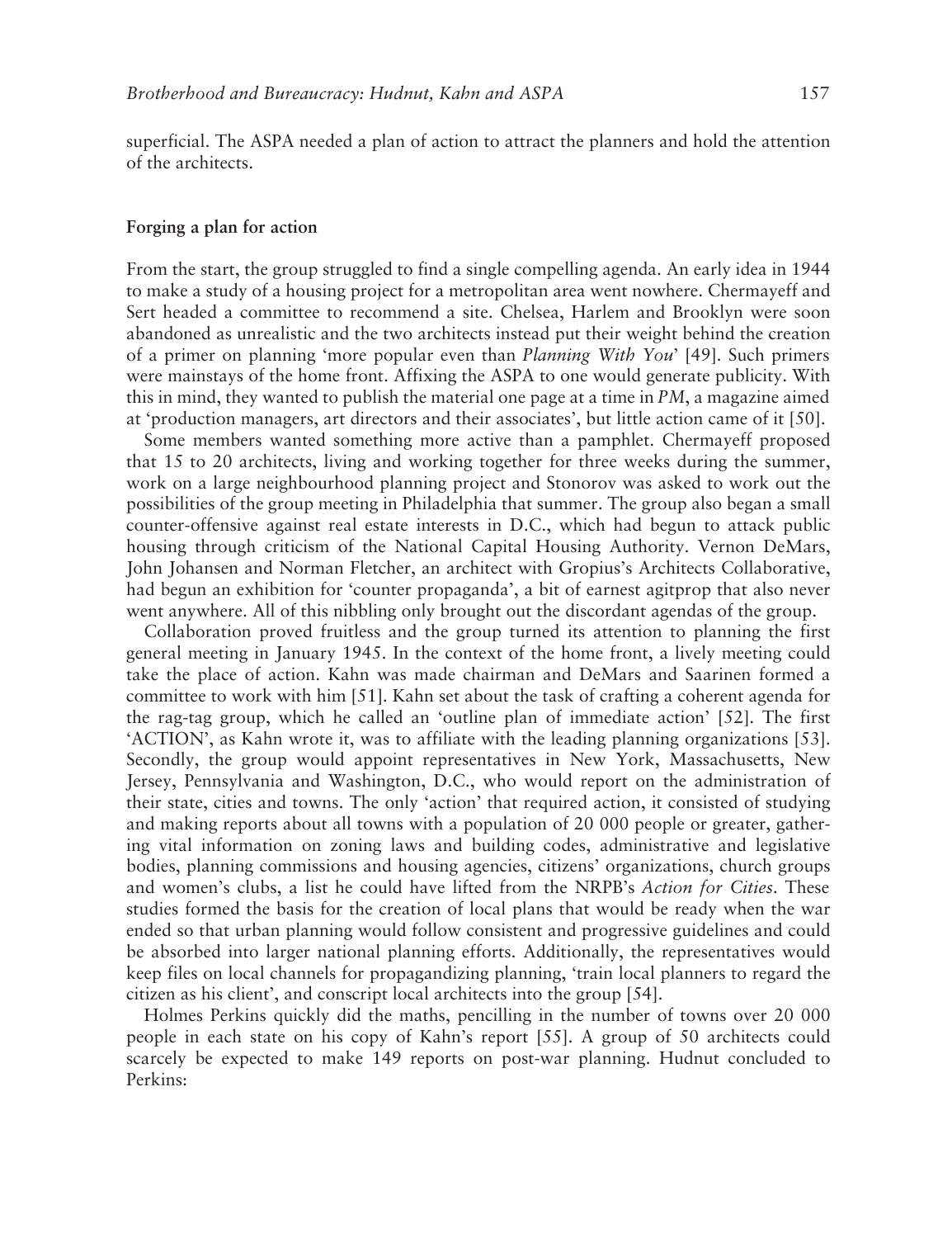My own feeling is that the program outlined by Kahn is very much too wide and that the Society could not possibly undertake to do all the things which he outlines for us. He and I had a long talk about it and he is going to bring in a more rational program for the consideration of the group [56].

The only true 'action' was unrealistic. One wonders what they expected from Kahn, whose best qualities did not include realism.

The rest of Kahn's 'actions' amounted to a grab bag of sundry ideas, reinforcing the perception that the ASPA had no central purpose. He promoted the study of national medical, labour, industrial, welfare and planning organizations, and the study of the relationship of the group to other professional societies such as the American Institute of Planners and the AIA. He suggested that the group study 'a community or sub-town in a city analyzing the relation of its neighbourhoods to a larger living area and its requirements', including problems in school and street safety, recreation, health needs, decentralization, shopping and so on [57]. He revived the idea of a primer on planning and suggested the creation of one intended for use in high schools [58]. With Perkins's help, Kahn scaled back the report, which became the basis for the first general meeting.

# **The first General Meeting**

In January 1945, architects and planners assembled in the Perroquet Suite of the Waldorf-Astoria Hotel in New York City to listen to an incongruous group of keynote speakers: architect George Howe, planner Jacob Crane and Boris Shishkin of the AFL. Afterwards, Philip Johnson hosted the group for a party. The three speeches show the Society grappling to define the idea of planning and to understand the architect's role in it.

George Howe, then with the Public Buildings Administration in Washington, D.C., read a speech called 'Master Plans for Master Politicians', a rambling, pedantic and, at times, cynical discourse on the role of the 'architect-planner as distinguished from the other planners' in government work [59]. Planning, he wrote,

stands about where alchemy stood in the seventeenth century …. Even its operative symbol is reminiscent. As elements of the 'project', the opus, we have first the 'new material', shall we say material prima, and then its transmutation into social satisfaction and economic benefit, shall we say the philosopher's stone and liquid gold [60].

The link between alchemy and planning lay on the psychological level, as well. Citing Carl Jung's 'The Idea of Redemption in Alchemy', Howe wrote of 'the struggle of the collective unconscious to emerge into the light', recalling Sigfried Giedion's idea of the planner of the future with his almost unconscious ability to sense the plan as if it were 'velvet or emery beneath his fingers' [61]. Howe argued that, just as the alchemist had become an experimental chemist, so would the architect-planner become an experimental government planner, but 'that time has not yet come' [62]. And yet, the architect-planner was no mere technician: 'He differs from all other planners, political, social, economic, and legal, in one important respect. He is, as the name architect-planner implies, more of an artist than any of the others' [63]. Howe subtly cleared space for a new sort of planner, technically savvy and able to serve publicly, but endowed with a certain sensibility or creativity that other planners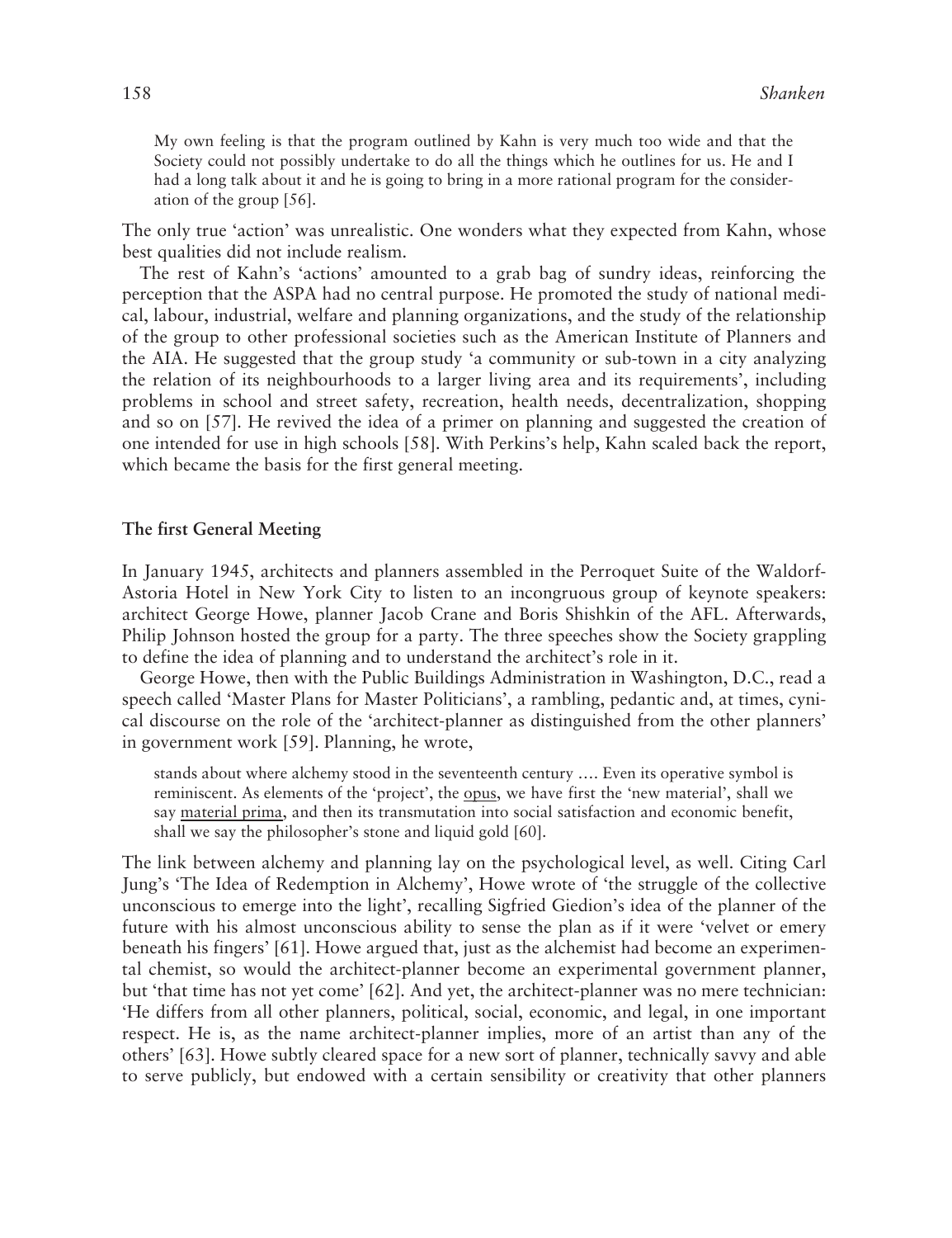lacked. He thus brandished the old model of the artist-architect, so often used by architects in the nineteenth century to trump engineers, to hew a space for architects in urban planning. The various planners who Perkins and Hudnut had worked so hard to include must not have been pleased.

Howe's architect-planner was more than a technician touched with a tender soul. According to the old Beaux-Arts architect turned modernist, he was a moral creature amidst number-crunchers, and this made him both dangerous and necessary. Men in Washington distrusted architect-planners, Howe argued, because they were not deemed practical. Purely technical planners

have the further advantage in the eyes of the practical-minded that they do not raise difficult questions, questions of human values, questions of esthetics, all sorts of questions about things which, as the respectable citizens of Athens complained of the works of Pericles, 'cost a world of money'. These questions it is the function and duty of architect-planners to raise [64].

As his proof, Howe brought in the evidence of what he considered to be the two great architect-planners of the twentieth century, Frank Lloyd Wright and Le Corbusier. The first 'prophesies the abandonment or rurification of the city' in Broadacre City and the second 'prophesies its rebuilding' in his plans for Paris. But their plans shared one great quality: 'Their chief claim to fame is their splendid disregard for all practical impediments to their execution. They transcend the momentary limits of social, political, economic and legal possibility' [65]. Wright and Le Corbusier in Howe's mind were exemplary for being impractical, for asserting the moral force of their idea above petty matters of practicality. This idealist rant must have won applause from many of the architects, while the saltier planners shifted in their seats.

Howe's point was a bit finer, however, than his overwrought prose suggests. In the face of administrative and legislative limitations, the architect-planner had to operate in the creative and moral space of politics, by which he meant something akin to Daniel Burnham's famous line 'make no small plans:' '… a bold plan dramatically presented is one of the most powerful instruments of political pressure in the hands of any section of society', Howe wrote [66]. Plans were politics by other means, forays into 'the realm of the political imagination', a form of argument and, in the end, a form of persuasion [67]. Other planners 'can work out the details of legislation and administration', but

only he can provide the statesman with graphic projections of the still impossible leading to imaginative political action that will set the machinery moving. Whatever else he does, this he must continue to do. He must provide master plans for master politicians [68].

Howe essentially made an appeal for planning as a humanistic and visual pursuit – as opposed to a purely technical one – and proposed the architect as its chief protagonist and, importantly, propagandist. Of course, it was just this sort of planning that most government agencies had no time for, but that the NRPB had begun to grasp as an essential part of democratic planning. The public had to be convinced of the moral necessity of planning and moved to take part in it.

In contrast to Howe, the AFL's Boris Shishkin and Jacob Crane, representing the 'technical planners', delivered uninspired speeches. Shishkin had no time for art. He understood planning in terms of national planning, as a means of attaining full employment, which was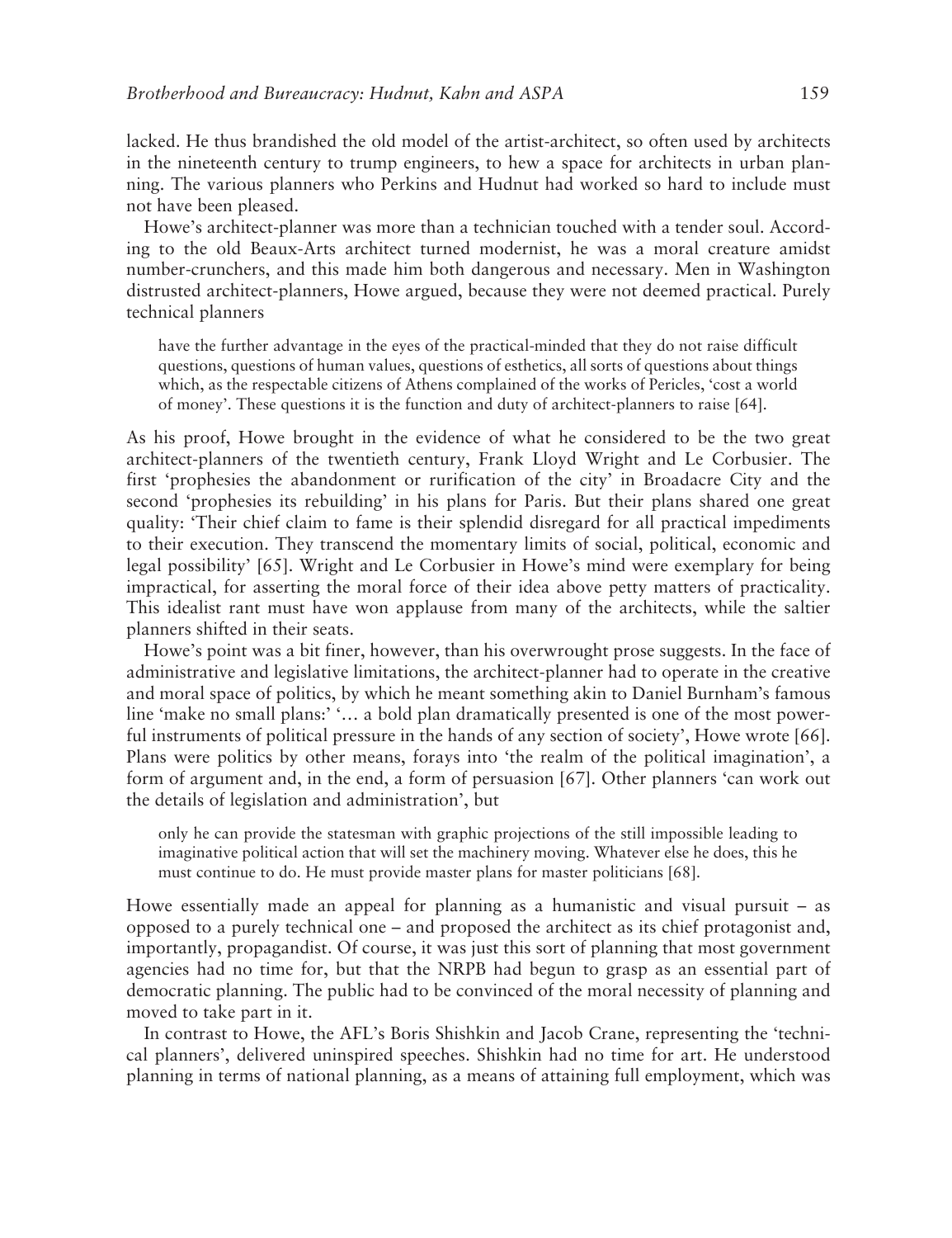then an important topic of debate as the USA began to make preparations for demobilization and reconversion [69]. With millions of unemployed veterans returning from the service and the artificial stimulus of the war no longer driving the economy, a wide constituency favoured public spending for full employment as a temporary measure to stave off post-war depression. With this in mind, Shishkin placed labour at the Marxist base of planning, stringing together pre-war employment statistics for steel workers and playing them off of housing statistics to show that the average worker had no chance at a decent home. Architects and planners, he claimed, had not faced the economic facts of labour and he applauded them for making the first step by inviting him to speak, but more had to be done: 'No matter what we say, no matter what we attempt to do, we will be completely remote from reality and completely in the clouds until we tie our work in the planning of our cities to employment and income' [70]. Perhaps he had George Howe's sort of planner in mind. Likewise, when Howe casually wrote that other planners 'can work out the details', he was thinking of Shishkin's technical planner.

Jacob Crane presented a report on 'Urbanism in England' [71]. The British, he wrote, had achieved a much greater degree of consensus than the Americans, putting the placement and control of industry at the heart of planning. Touching quickly on a broad range of planning issues from population density and green space, to migration, decentralization, housing and community centres, Crane argued that the Americans trailed the British in their general philosophy of planning. The British National Treasury was prepared to underwrite the acquisition and development of land, while the USA had just dismantled the primary agency that recommended a similar measure. In the end, all three speakers acted as boosters for their particular slice of planning and none of them provided a vision of how they might work together. Were the ASPA to find common ground for its diverse constituencies, it would have to come from another source.

The meeting also occasioned the first opportunity for a vote on new leadership. Hudnut expected to step down as the president of the society, but he was a bit uneasy about the democratic process. In a letter to Serge Chermayeff, who headed the Nominating Committee, he made a number of 'recommendations'. 'In the first place', he began, 'I think it is highly important that the President of the Society should be a practicing architect and not a professorish person or a critic' [72]. At first blush, this was a self-effacing comment by the 'professorish' Hudnut, who also recommended, with Goodwin's criticism in mind, that the nominees be American. Hudnut named Vernon De Mars, Harwell Hamilton Harris, Wallace Harrison, Louis Kahn, Oscar Stonorov, Hugh Stubbins, Jr, Henry Wright and Eero Saarinen as possible names for the ballot. For Vice President he thought a writer or professor would be appropriate, adding 'and, not to be unbecomingly modest, I should feel honoured to take that position' [73]. His real concern, however, lay elsewhere. Confiding in Chermayeff, he wrote:

I have been a little bit disturbed by the fact that we have two women officers – one as Secretary and one as Treasurer [74]. I am not, as you know, an anti-feminist but I think the coloration of the Society would be improved if we elected either one of these officers by replacing one with a practicing architect of the opposite sex [75].

In fact, Hudnut remained President through 1946, while not a single woman remained in a position of administrative power after this meeting [76]. The 'liberal wing' of the profession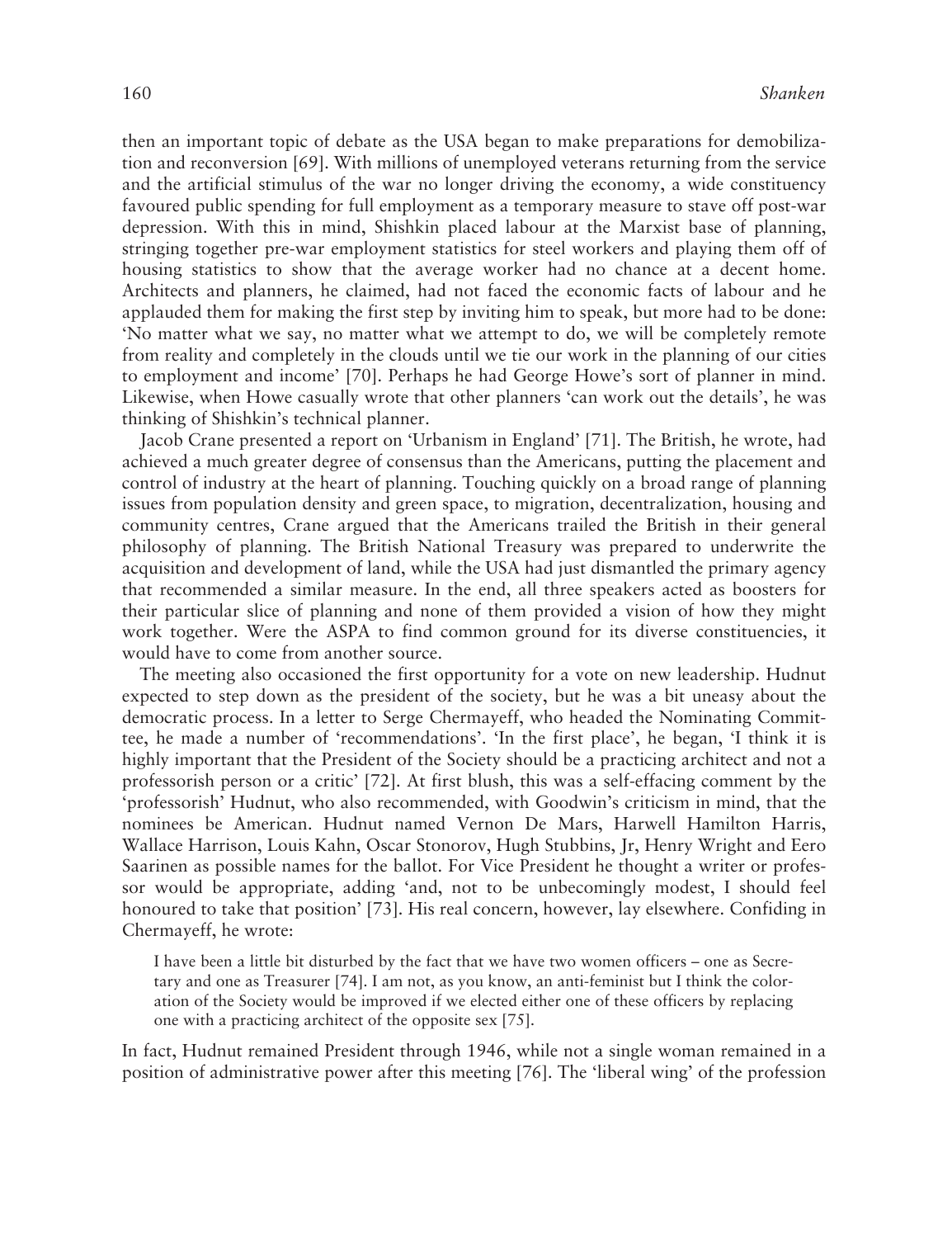recapitulated the 'old boys network', systematically excluding women from participation by fixing the electoral process.

# **'The project crowd'**

The scattered meeting was not good for morale. The Society rapidly split into two groups, those interested in study, theory and discussion, and those interested in practical demonstrations and projects. A similar split had plagued professional planning organizations for decades [77]. While the two groups overlapped with one another, the split signified a fundamental philosophical and professional division between those who would join the group merely out of sympathy with its larger aims, regardless of their role, and what Joseph Hudnut rather ruefully called 'the project crowd' [78]. Roland Wank delivered the most devastating critique in the wake of the meeting. He wrote to Hudnut:

I believe that enough research is being done on planning now and it is almost impossible for anyone engaged in active work to maintain familiarity with the many publications that are issued in a good many quarters; nor does a 'vocabulary' seem important enough to warrant the expenditure of time and energy. I don't believe that many of the difficulties in the way of planned action could be ascribed to misunderstandings about the meaning of words, nor do I think that such misunderstandings as may occur would be eliminated by the publication of their authentic interpretation. Such looseness of terms as exists will eventually work itself out as planning gradually comes of age and active projects require exact understandings and methods of handling [79].

The ambiguities of planning were to be expected. As a relatively new practice composed of many distinct but interwoven strands, planning, Wank believed, would eventually acquire precise definition. Furthermore, he saw no point in co-ordinating material on planning and thought that Breuer's idea for planning a theoretical project capable of realization was 'a contradiction in terms':

Since the project is no doubt intended for our existing framework of business and political relationships, it could hardly be successfully carried out without an actual sponsor with actual financing behind him. There are too many problems of land acquisition, financing, action by governing bodies of cities and counties, on which assumptions would have to be made unless the project were in earnest. Such assumptions made in a vacuum might have little relevance to actual circumstances that would develop in the course of a real project [80].

He supported the idea of a planning project with a real sponsor, but doubted whether members would have the time to work seriously on such a project. A real planner doubted the ability of the ASPA to accomplish anything remotely like real planning.

José Luis Sert agreed with Wank: '… I think he is right in some respects. I believe that A.S.P.A. ought to do something more than talk and discuss this problematic project idea which, anyhow, cannot take shape immediately no matter how active the project committee may be' [81]. Shaken, Hudnut turned to MIT professor John Burchard:

There is on the one hand a group of members who wish to restrict the membership to persons able to participate in the projects of the Society. They want only workers and are inclined to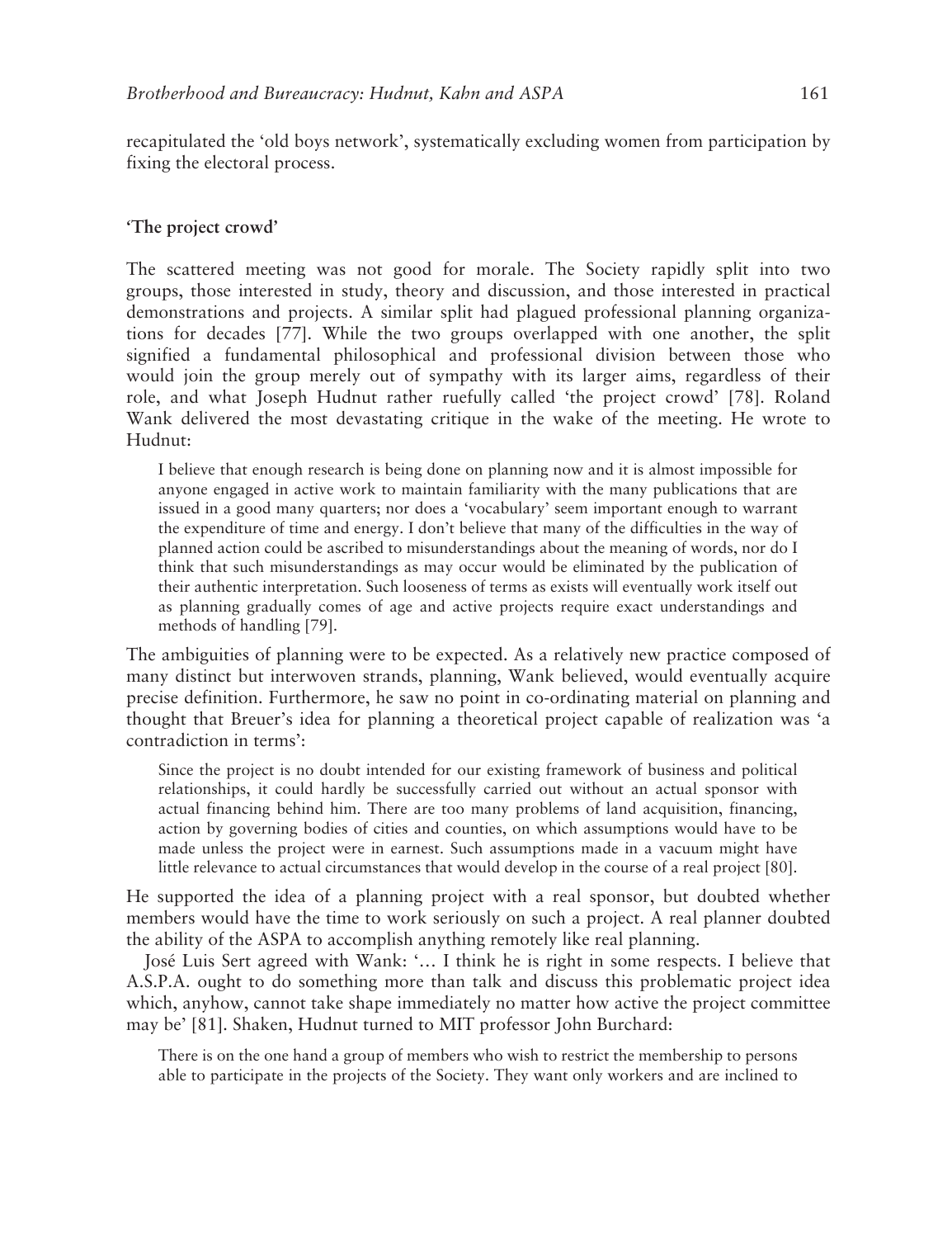resist the expansion of the Society to persons who have only an intellectual interest in architecture but who perhaps are unable to give any time to the active work of the Society [82].

Other members, however, wanted a national organization to represent those 'who are genuinely in sympathy with modern planning and architecture'. This had been Hudnut's dream from the start, an organization for modern architects in the USA, but a vocal minority, mostly composed of modern architects themselves, stood in the way. 'There is an extraordinarily large number of persons', Hudnut wrote, 'who would like to join but who have been excluded because the persons whom I may call the "project crowd" have a majority on the Executive Committee' [83]. Burchard agreed: 'I myself would plump for a livelier society in which the critics were present and so as a generalization I would not favor the attitude of the "project crowd"' [84]. In the midst of this storm, Hudnut and the newly appointed Secretary, Hugh Stubbins, sent out a new round of invitations. A well-chosen membership would determine the mission.

#### **Rowing a sinking ship**

Stubbins' new call for membership swelled the ranks with both young and internationally known architects, making it appear from the outside just like Hudnut wanted: an American society of modern architects [85]. I. M. Pei, Richard Neutra, Frederick Kiesler, George Fred Keck, Henry-Russell Hitchcock, Sigfried Giedion and Walter Kurt Behrendt all joined. Planners proved harder to convince. In fact, some of the leading planners of the day did not see the point of the new organization. Unlike the underemployed architects, they were too busy and were well represented by other organizations. Frederick J. Adams wrote to Hudnut that he was not convinced that the ASPA did not duplicate the work of other planning organizations [86]. Adams was the founder and long-time chair of Department of Urban Studies and Planning at MIT and a close colleague of Hudnut's. To have him decline was a blow to the prestige and the chances of the group. Tracy B. Augur, one of the leading planners of the day, also declined to join, but on the grounds that the new society 'closely parallel those of other organizations with which I am already affiliated, and any further dispersion of my interests would only weaken my limited participation in their work without making any real contribution to yours' [87]. Busy planners had little time for the professional posturing of architects.

The problem of defining a mission and amassing a diverse membership was really part of the larger problem of defining architecture and planning as overlapping fields. Even before the first meeting, William Wurster had put his finger on the dilemma. He told Hudnut that he thought it 'unfortunate that the word "planner" is included in the name of the organization and I wonder if it is too late to remedy what I conceive to be a tactical error' [88]. Wurster's criticism penetrated beyond issues of institutional loyalty. The very nature of planning, to the extent that the ASPA defined it, had little to do with architectural practice. 'There is, of course, the broad meaning of planner', Wurster wrote, 'which forms a proper base for inclusion of such, but it has come to mean a profession, and the question might well be raised – why not "architects, planners, and economists" or "architects, planners, and sociologists"?' [89]. Indeed, the literature on planning urged precisely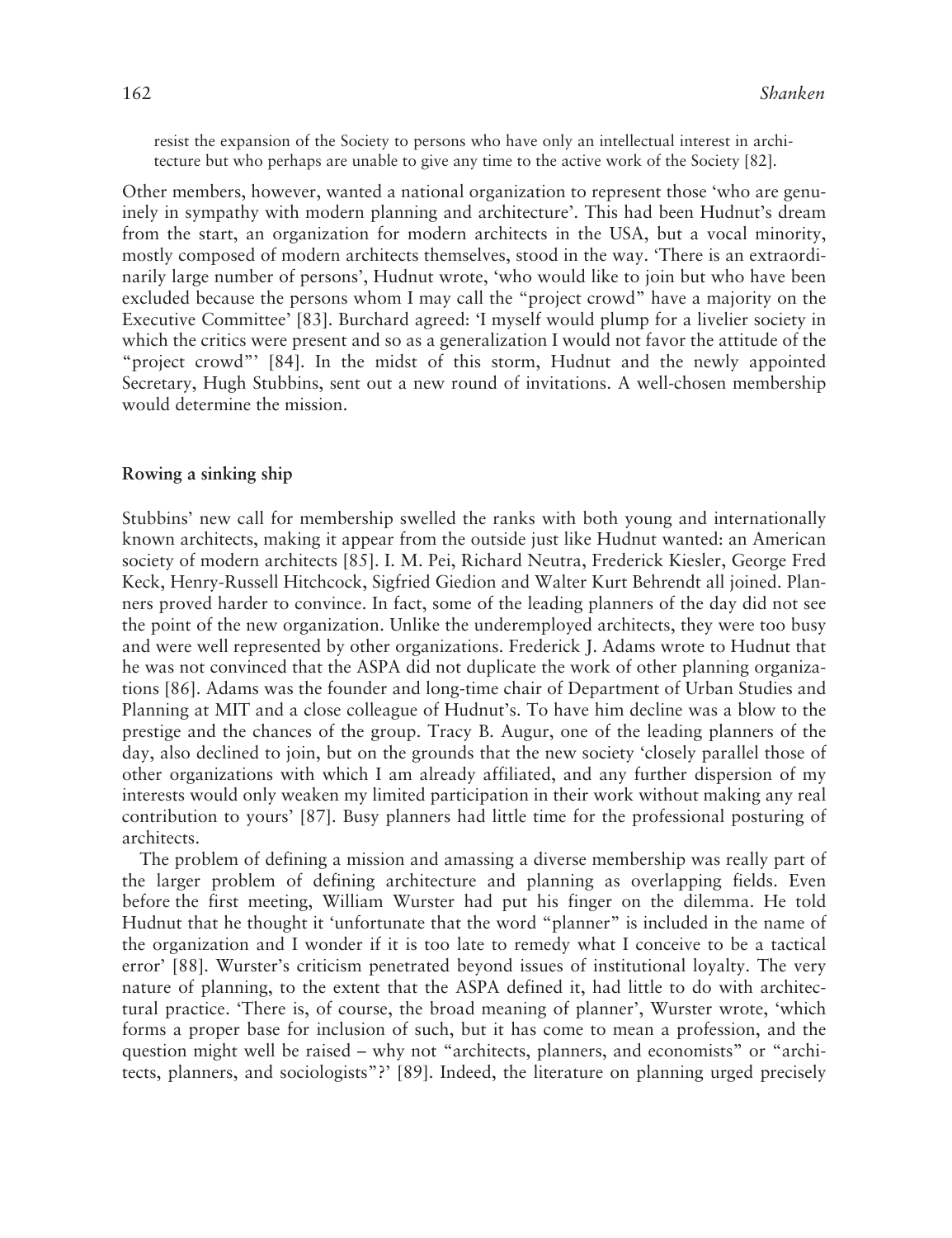this sort of collaboration. If planning truly were to be collaborative, how would the ASPA find a core membership? Or worse, how would it serve modern architects *and* these other 'planners', as well? Wurster saw through the exaggerated claims of wartime planning and named it: 'It seems as if we architects are too eager to climb on the bandwagon of "planning". It has that same tinge as colored the formation of "industrial designers"' [90]. He worried over uprooting the profession for what could turn out to be a fad and he questioned the propriety of trespassing on professional turf. Both could be disastrous, the one lulling architects away from the mainline of practice and the other throwing them into competition with planners instead of establishing grounds for collaboration. As the end of the war approached, reality began to win out over idealism. A serious gulf between architects and planners was impossible to ignore. Moreover, the ambiguity of planning impeded the ASPA's ability to forge a platform of action. Even leading modern architects like Wurster balked at the group's intentions.

With the end of the war, the ASPA lost its one great asset, the luxury of anticipation. Architects had been out of work. The home front had provided a kind of pause in professional practice, loosening up routines and encouraging the speculation of planning. With that gone, the group foundered on arrival in the post-war period. Only Harvard faculty showed up to the December 1945 meeting. Suddenly, the academics were the only ones with time. For the first time, Hudnut's faith faltered: 'I must say frankly that I am very greatly concerned over this matter. I am, as you know, no promoter and could not possibly succeed in building up any wide interest in the Society by my own efforts' [91].

In 1946 key members began to resign, including the noted architect and planner Henry S. Churchill, who rued 'the split between the "planners" and the architects' [92]. Churchill complained that ideological agendas 'were uppermost in the minds of many' [93]. The ASPA had failed to make a place for itself. 'There is a place for a small organization of like-thinking individuals, whose force stems from the unanimity of their attack' and 'there is a place for a large organization that will act as a sorely needed clearing-house for ideas and opinions … A.S.P.A. has filled neither of these functions' [94]. Of greater concern, some of the stalwart younger members questioned the group's integrity. John Johansen, for instance, wrote to Hudnut: 'the members may not be willing to continue the Association for another year with the same poor record of accomplishment' [95]. Deeper problems plagued the group, as well. With the war over, Johansen wrote, 'architects are too busy with their separate pursuits to devote much energy to projects of or sponsored by the Association' [96]. Employment created apathy and, in lieu of a clear role in the post-war context, promoting the cause of progressive architecture and planning seemed an insufficient reason for the group's existence. The ASPA cancelled its annual meeting in 1946, further evidence of the group's deterioration. Ironically, the problem with the ASPA, a group meant to co-ordinate the various strands of planning into one synthesis, was 'the piecemeal, unsystematic result of any attempt to bring together busy, and scattered, members on a basis of voluntary and temporary contributions' [97]. The same problem plagued the AIA, which also operated on a voluntary basis and struggled to rouse its membership to action. Architects had simply not created a viable bureaucracy for themselves.

In a last gasp attempt to keep the group alive, Louis Kahn took the helm in 1947 [98]. The charismatic Kahn kept members in the fold and he drafted an ambitious plan of action for an architectural 'super group'. Carl Koch balked at the idea, proposing instead a 'super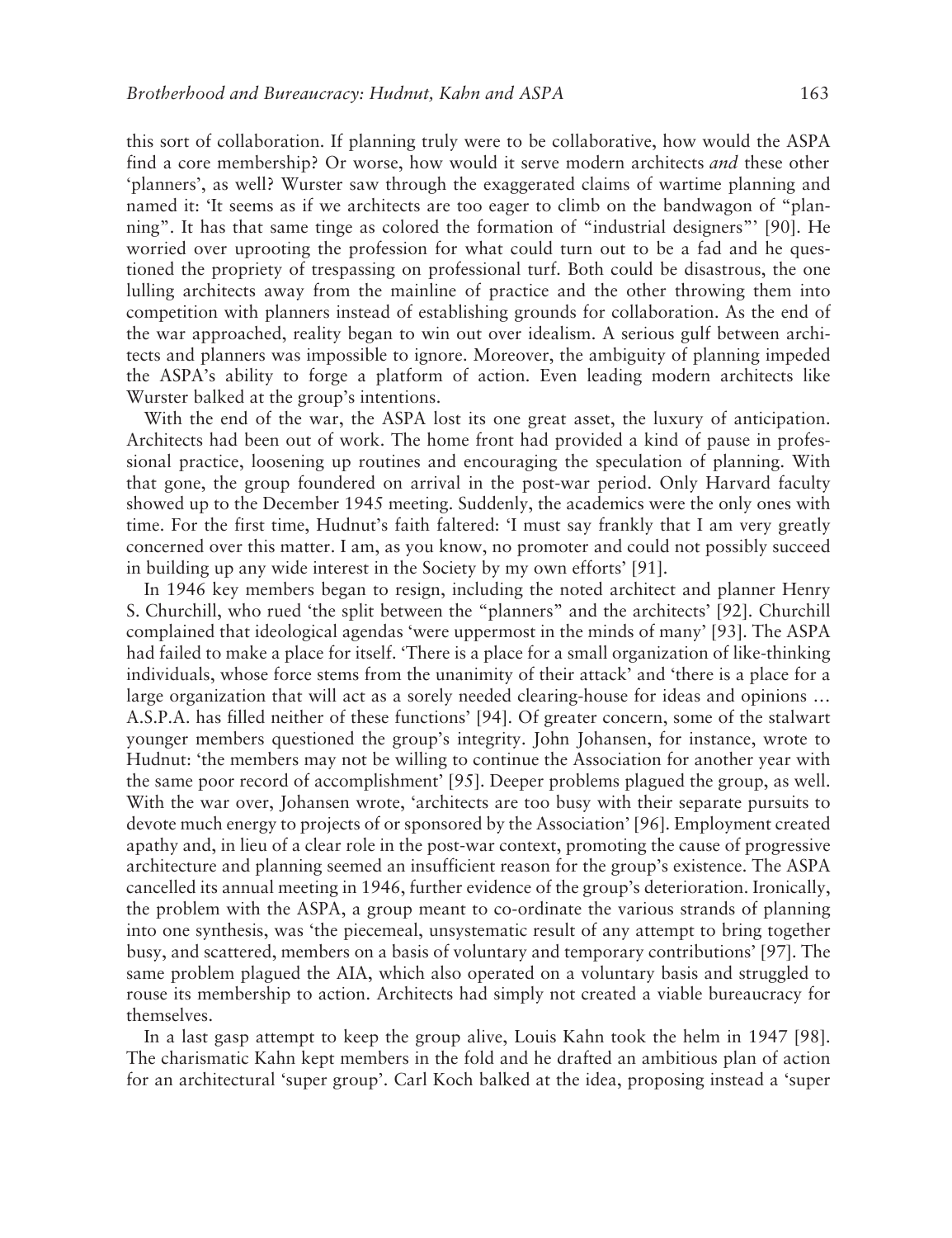secretary' [99]. More criticism of Kahn's idea came directly to Hudnut. One architect objected strenuously:

I would be thoroughly in favor of a proposal to create a new association if ASPA were a living and kicking organization. Considering however the continuing embryonic state of our society I can hardly conceive of how it can join a new super organization before having given proof of its own existence. It seems to me therefore that the proposal is but another phase in the chameleonlike career of liberal technical groups: A pyramiding of dead bodies. No purpose can be served by such action [100].

Kahn was not deterred. He and others forged ahead with American Village, the final attempt at an 'Action' [101].

The ASPA, even without Kahn's megalomania, was a quixotic venture from the start. Were it merely a 'palace revolution' in the AIA, it would still seem overly idealistic. Yet this was its greatest attribute, the faith in the ideals of the Modern Movement after years of depression and war. What, after all, did the ASPA hope to achieve? The AIA, in spite of its meager membership, already had a monopoly on most of the institutional arrangements of architecture and building. It enjoyed a vital partnership with the Producers' Council, a national organization of manufacturers. (This relationship deserves more scholarly attention.) The Institute also provided important technical information on products through Theodore Coe's Technical Department. It created a system of filing manufacturers' pamphlets, which was indispensable in an economy of constantly proliferating products. It administered competitions and placed a permanent representative in D.C. to lobby on behalf of the profession. A major drive for membership in the AIA just after the war secured its financial future and gave it resounding support from the nation's architects, including modernists, who would soon dominate the AIA Gold Medal awards. By 1948, the ASPA had no reason to live.

# **The importance of failure**

In spite of its failure, the history of the ASPA is vital to an understanding of modern architecture in the USA. The new society was nothing less than an attempt to bind the many strands of architectural modernism together in the USA and to recast them explicitly in terms of planning. It proved impossible to weave the threads into an integral fibre, even with the waning of the institutional power of the Beaux-Arts, the fragile organization of US planning and a weak AIA standing on the sidelines. American modernists and the European émigrés among them, lacked the vocabulary to define themselves in the 1940s. A phrase like 'liberal wing' distinguished the ASPA from the more conservative AIA, but it shows a rhetorical groping. Hudnut, a skilful and careful purveyor of words, surely intended 'liberal wing' to be inclusive, a way of embracing the many ill-defined camps that it was his charge to unify. Yet, the term shows the ambiguity of what modern architecture meant in the mid-1940s, revealing the need to pull back to uncontested rhetorical ground. To speak of the 'liberal wing' of the profession carried a vague political connotation without resorting to contentious political terms, but it also could be understood in terms of cultural identity, an association with modern forms and ideas roughly synonymous with the word 'progressive',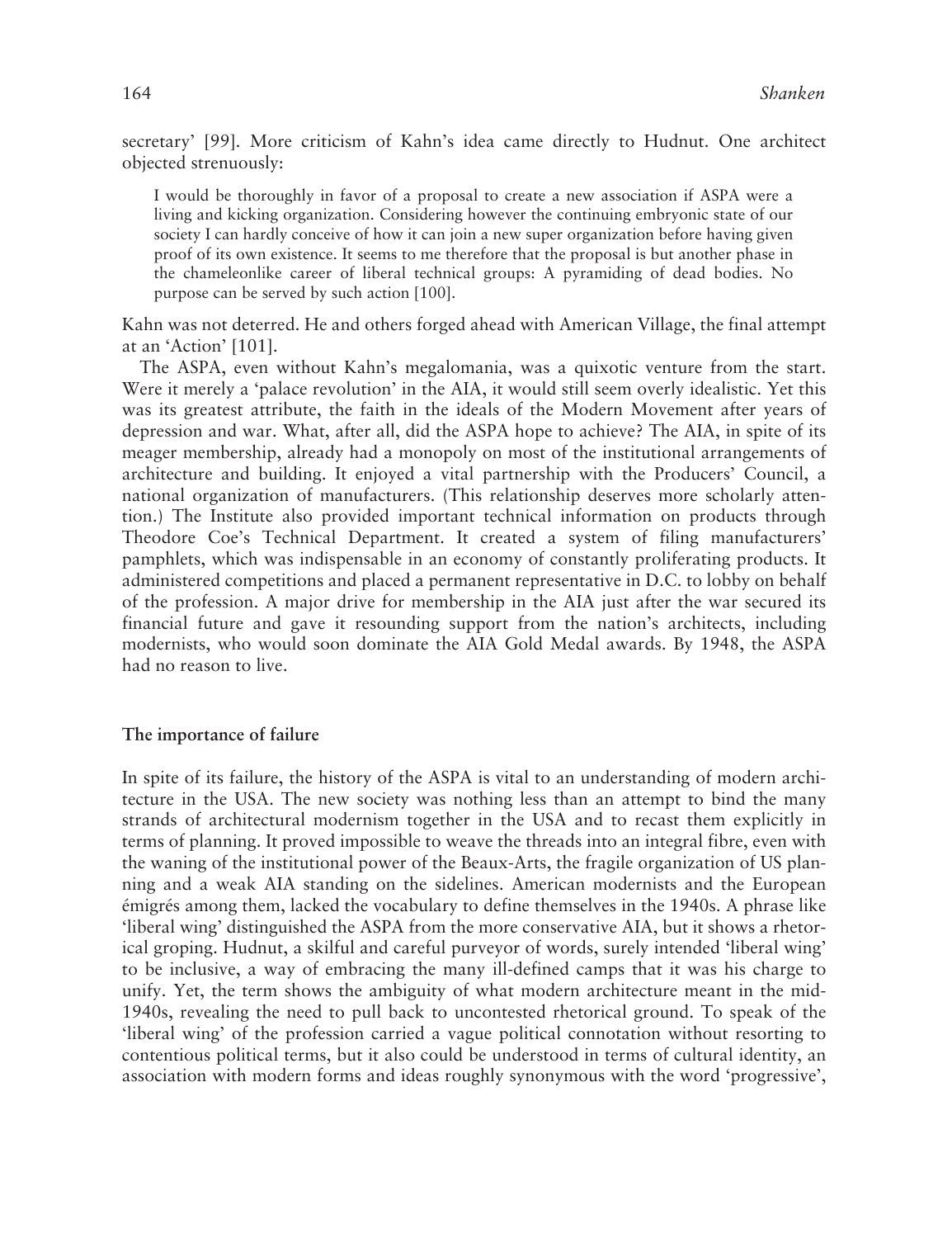another common term in the ASPA correspondence. The problem of naming, even the naming of the group itself, betrayed the frayed hem of the Modern Movement. The absolute discretion also shows an awareness of the political realities of the moment, when a jittery, conservative Congress turned against the New Deal, and soon would turn from Germany to the Soviet Union as the main threat to US interests [102].

The moderate rhetoric began to articulate the terms of a rapprochement with big business. Corporate culture rapidly assimilated modern architecture after the war in part because modern architects began plying a palatable language. There were good reasons for temperance. After more than a decade of depression and the dormancy of war, work trumped ideology. The Atlantic Ocean and the temporal gap of depression and war had given American architects a measure of distance from the Modern Movement, which many of them had encountered from a distance in the first place. From the apprehensive hiatus of wartime unemployment, the movements of the 1920s and 1930s bunched up into something resembling a history. Sigfried Giedion traced it in *Space Time and Architecture*, going so far as to call it a 'new tradition' in his subtitle. Paul Zucker employed equally vague language, dubbing it 'The New Architecture and City Planning' [103]. The tradition of modern architecture, long before reduced to a 'style' by Hitchcock and Johnson in their International Style exhibition at the Museum of Modern Art, and now sanctioned with its new historical pedigree, was ripe for appropriation [104]. By the early 1940s, corporations also enjoyed a different relationship to modern architecture. After the 1939 New York World's Fair, major US corporations associated themselves with the 'world of tomorrow', the fair's theme, and did so through architecture.

In this light, the corporate co-option of modernism, often seen in pejorative terms, should be revised. Architects had hungered for an effective and grand public relations campaign for the profession for more than a generation. This hunger grew acute during the war and led to serious changes in policy in the AIA. Architects for the first time feasted on advertising, enjoying the bounty of Madison Avenue and using advertising pages as a forum for advanced architectural ideas [105]. Many ASPA members were involved in advertising efforts, including H. H. Harris, Saarinen, Wurster, Kahn and Lescaze, marrying the Modern Movement's search for a socially meaningful architecture with ideals of corporate social responsibility. In other words, while Kahn led an ideologically vigorous agenda for action in the ASPA, he simultaneously created ads and pamphlets that rehearsed the same issues. Modern architecture and corporate patronage became entirely consistent, self-reinforcing activities, a resolution that professional planning organizations had yet to achieve, in part because the architectural product – buildings – are more easily imagined within the context of consumer culture and marketing than are cities, which require much more complicated networks of investment and marketing. Such collaboration promised an alliance between architects and industry that updated the old Werkbund venture by enlisting manufacturers to finance their work and to foster a new ethos about planning. The ASPA began to imagine the design of cities in light of the design of goods, an elaboration that shows how far the Modern Movement had come from its Arts and Crafts origins [106]. Another advance had nothing to do with design, but with the maturation of public relations as a field in the 1930s. Kahn's 'American Village' pamphlet, like all of his 'actions', married these forces together, incorporating public relations into the constellation of fields under the control of the master builder.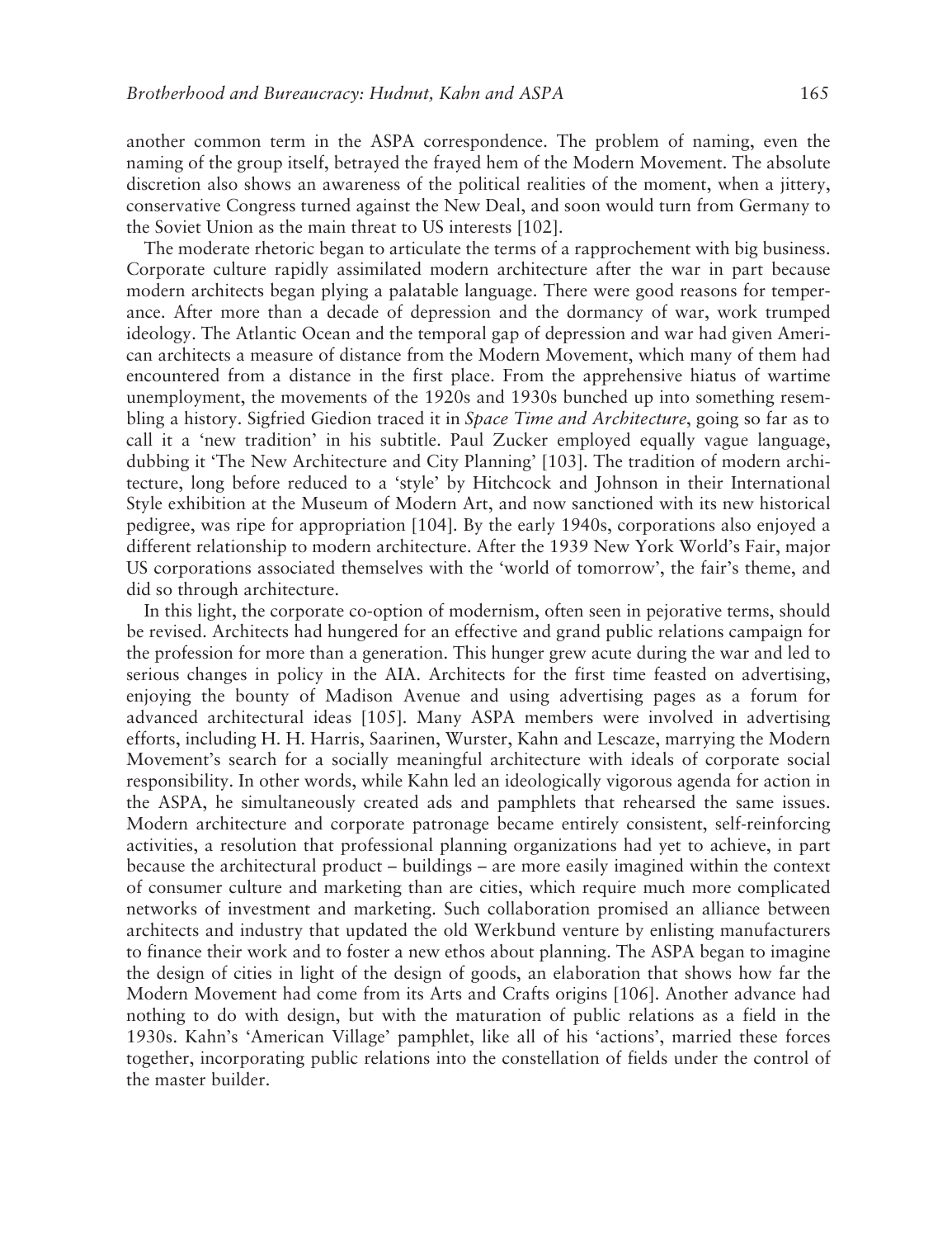The emphasis on public relations demonstrates the burgeoning realization in architecture that its future hinged on the power of language to shape public perception of the field. Design alone was impotent. Architecture required a language of persuasion in a moment of sophisticated, elaborate advertising campaigns and grand geo-political ideological battles. In this regard, it is no wonder that modernism betrays, or perhaps even ran on, anxiety, as Sarah Goldhagen, Réjean Legault and others have observed [107]. William Graebner's description of the 1940s as an 'age of doubt' certainly had its architectural analogue, although the claim is perhaps too general to be useful [108]. The ASPA shows the sources of post-war architectural anxiety. This doubt, as much as it may have been about design, the role of tradition and so forth, sprang mostly out of larger institutional and cultural forces that put the architect at an increasing disadvantage next to engineers, builders, industrial designers, planners and corporations. The ASPA hoped to stem this institutional and professional crisis by creating the 'master planner', who would subsume the competition as the master builder subsumed the various crafts.

The society, however, was a polyglot group, speaking with a range of accents in a babble of related but often irreconcilable languages and cants. Bound imperfectly by the negative mission of creating an alternative to the AIA, the culture of modernism proved less stable than the doddering, but steady culture of the establishment. The AIA, with its 'old boys network', WASP aristocracy and strong pockets of anti-modernist sentiment, simply did not represent the profession in the mid-1940s. But its culture, in spite of bureaucratic weakness, was stronger than the ASPA and it emerged from World War II more powerful than it ever had been.

### **The significance of ASPA**

Failure is often more revealing than success because in hindsight the latter tends to look inevitable, while failure raises the flag over instability. Much of the interest of the ASPA comes from the view it gives into the institutional structure of architectural practice. The architectural profession in the 1940s was caught between paradigms of professionalization that were defined on the one hand by its more successful and mature cousins, law and medicine, and on the other hand by shifts in consumer culture that challenged much of the foundation of the disinterested authority of expertise in architecture [109]. The common refrain that architecture operates as an 'old boys network' is really a comment about the structure of authority in the profession. Such networks of prerogative emerged out of the conditions of nineteenth-century urban culture, in particular the associations, historical societies, library companies and clubs that fostered mutual exchange between learned gentlemen [110]. A more formal institutional framework began to mature in the twentieth century, based in the university and in professional associations – as opposed to intellectual associations. The AIA took root during the reign of the first paradigm, as a club and, essentially, a men's club. The character of the early AIA lay somewhere between an association of mechanics like the Philadelphia Carpenters Company and a learned society with vague professional ambitions, but before professional ideals in architecture were clear or had the institutional support of universities and a system of national accreditation [111]. Over the next century architects would build much of this institutional infrastructure. Yet,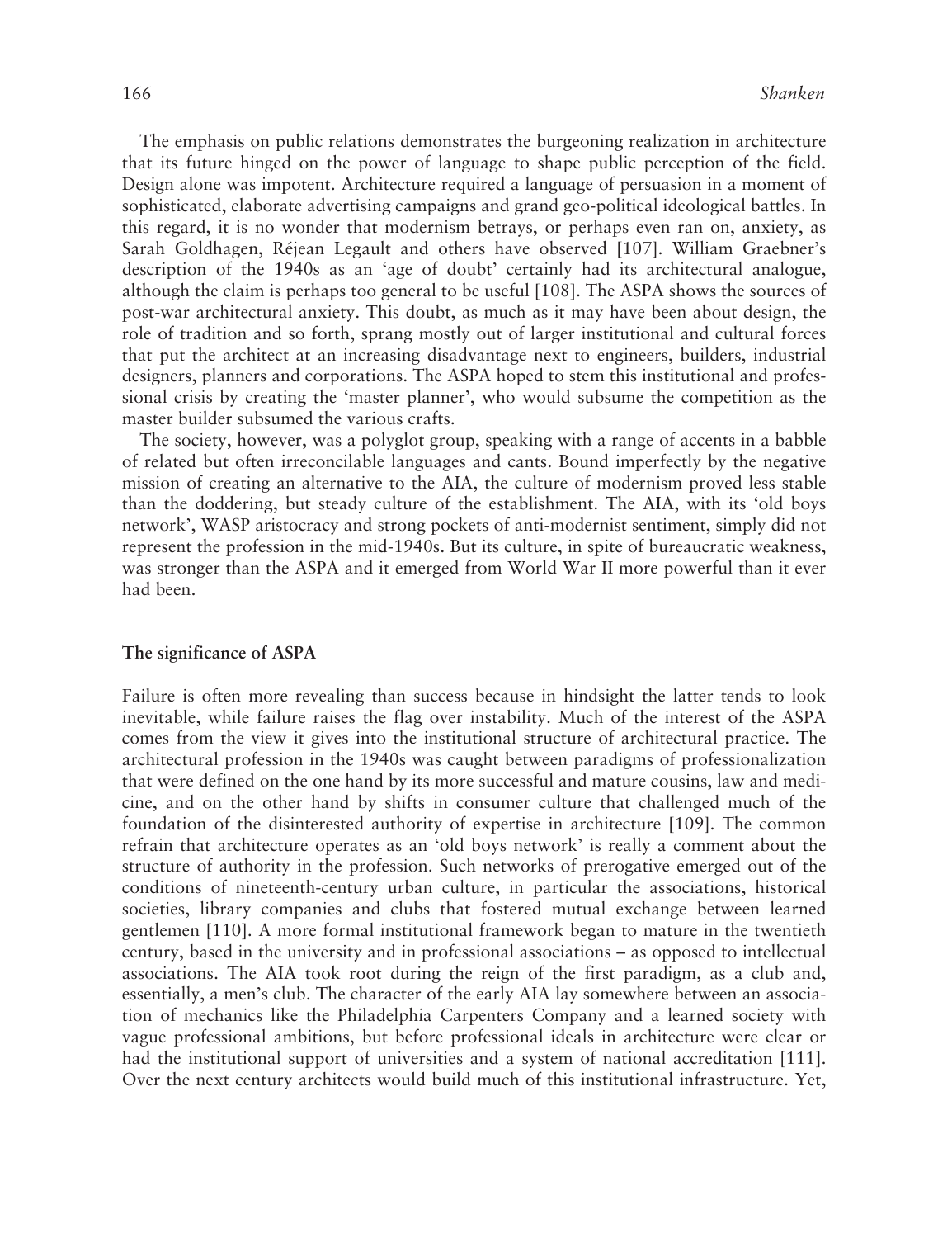even in the 1940s, the AIA floated in the still water between tides. The romance of the old gentleman's club enjoyed by a nineteenth-century urban cultural élite marked the culture of US architects deep into the twentieth century, long after mature models of professionalization had been richly articulated.

One of the major cultural dilemmas for architecture in the mid-nineteenth century, when the AIA formed, was straightforward, if nettlesome – it was also one of the central questions for cultural élites in the same period: How does a group find cohesion in a society of strangers [112]? The professional dilemma added a wrinkle to the question: How does a group of strangers bound by a common practice establish its authority in a quickly nationalizing economy of consumers and impersonal corporations? Even in the mid-twentieth century, architecture had still not found a persuasive and abiding answer to that question, nor had it created the internal means to assert, regulate and publicize that authority. Of course, within most cities, architects cultivated clients in their own community or social group. The anonymity of mass society in cities spawned what Thomas Bender has referred to as 'closed social cells' and, for architects, these could be tremendously important circles for commissions and for building a reputation [113]. But beyond these groups, architecture had not secured for itself the authority of medicine or law because it had failed to construct the national institutional framework out of which an anonymous authority could grow. For doctors this entailed a tight nexus between universities, hospitals and credentialing, with the American Medical Association presiding over it and acting as the font of public relations. The legislation that brought doctors a monopoly over medical practice, abolishing mountebanks and other health providers, gave that nexus a national profile and granted it the external authority of the government.

By contrast, architects established their academic perch relatively late and the nexus surrounding it proved comparatively fragile. The architectural firm, for instance, pales before the role of the hospital, and the AIA shrank from its bureaucratic role of power broker, lobby group and proselytizer until the post-war decades. Instead of the AIA, other commercial forces stepped in to assume some of these roles. Sweet's Catalogue and Dodge Reports came to supply important information on new products, building codes and forecasting, at the same time taming and regulating the flow of architectural and building information and knowledge. Instead of a forceful journal as the mouthpiece of the profession, architecture had a shifting number of commercial architectural magazines, the *Octagon* and later the *Journal of the AIA* least among them. Instead of a single professional body that could pull the influence and dues of all architects and harmonize them into one voice as a lobby group and supply concerted public relations, architects splintered into state and local societies, while the AIA struggled until after World War II to consolidate its membership on a national scale. Some of this failure must have to do with the very nature of architectural practice, its double life in art and technique, in affairs cultural and matters practical, but some of it stems from a simple inability to perceive or respond to the changing social structure and the place of architecture within society – the partial blindness caused by an old paradigm blocking the new one from full view. Planners, by contrast, had an even later start and, owing to the diversity of early education, training and professional accreditation, they had a more oblique purchase on organization.

The ASPA insinuated itself into this context. The Society forged a new path, free of the some of the burdens of the old architectural paradigm and more developed than anything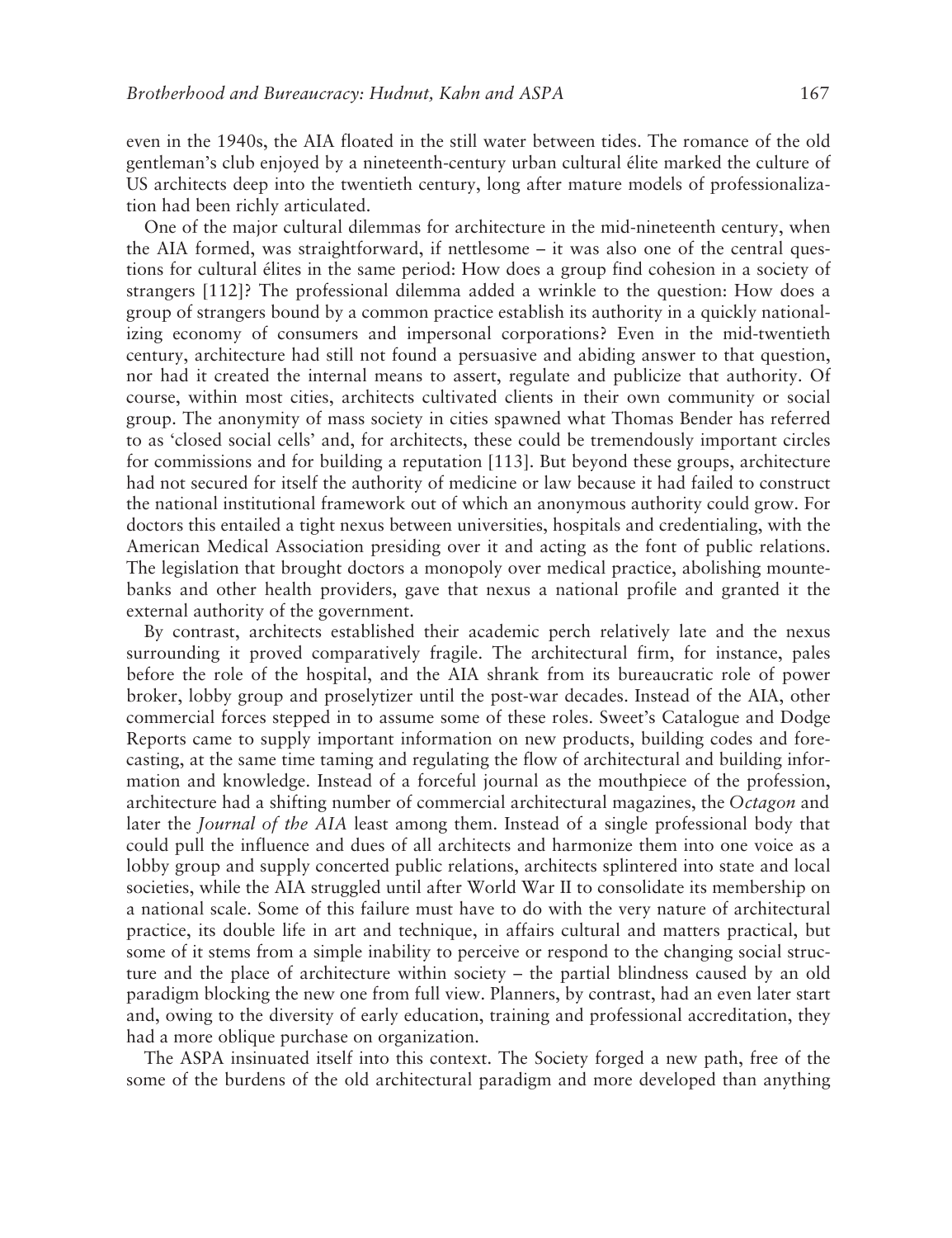offered by the ASPO or the AIP. Its members, for instance, understood the value of public relations and pursued it unflinchingly, as a natural part of practice, not as a threat to credibility. And the vision for a grand institution embracing all of the planning professions, with architecture at the centre, while flawed in many ways, was well-suited to the facts of building and design during the New Deal and war. Design came after politics and public relations. Vast government agencies and corporations had become the largest architectural clients, planning immense projects in which the individual design of buildings was often coordinated with regional and even national planning. No organization existed to represent these new conditions and the ASPA seized the opportunity. But aspects of the old 'men's society' remained, most prominently the exclusion of women and a parochial, intimate mode of organization that was radically out of touch with modern bureaucracy. By the late 1940s, the ASPA had even lost its relevance as a forum for modernists alienated by the AIA. The Institute, after its post-war drive to consolidate its membership, came to represent the field in a much broader way [114], causing the changes in bureaucratic structure that led it to outgrow the old Octagon House, built in 1800 by Dr William Thornton, the gentlemanarchitect. The AIA finished its present corporate headquarters in 1973, designed by the Architects Collaborative, the model of anonymous design established by Walter Gropius just after the war (Fig. 2). The old gentleman's club is now nestled nostalgically in the courtyard of architectural bureaucracy.



Figure 2. Headquarters of the American Institute of Architects (photograph by author).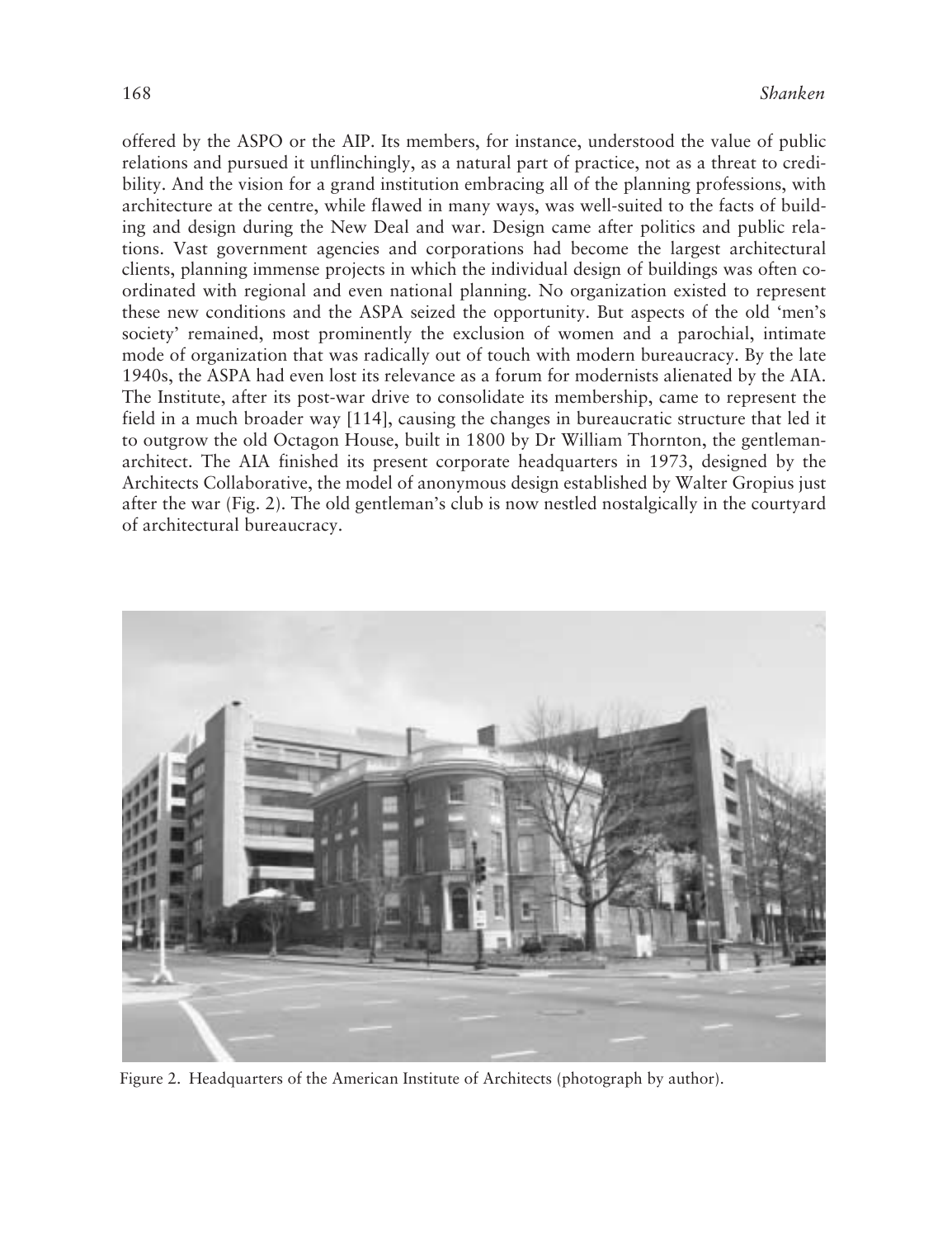# **Acknowledgements**

The author would like to thank Christiane Gruber for the title of this article. Research and writing was supported by grants from the National Endowment for the Humanities, the Getty Research Center and the Institute for Advanced Study in Princeton.

# **Notes and references**

- 1. Only a small, undated mock-up of a pamphlet, hand drawn in pencil, remains among Kahn's papers 'Program in the Promotion, Planning and Building of American Village', in folder 'Loose Material: Found Unfiled', LIK Box 68, Louis I. Kahn Collection, University of Pennsylvania and Pennsylvania Historical and Museum Commission, Philadelphia (hereafter cited as Kahn Collection). The complex recalled a 1939 public housing project of the same size for West Philadelphia called Kirkbride's, which he designed with George Howe and Kenneth Day for the Philadelphia Housing Authority. See David B. Brownlee and David G. De Long, *Louis I. Kahn: In the Realm of Architecture* (New York: Rizzoli International Publications, Inc., 1991, p. 26). As a promotional pamphlet, American Village also elaborated on his wartime work for Revere Copper and Brass, for whom he and Oscar Stonorov, his partner in the mid 1940s, created two pamphlets on urban planning. See Oscar Stonorov and Louis I. Kahn, *Why City Planning Is Your Responsibility* (New York: Revere Copper and Brass, 1943) and *You and Your Neighborhood: a Primer for Neighborhood Planning* (New York: Revere Copper and Brass, 1944).
- 2. Alan Brinkley, *The End of Reform: New Deal Liberalism in Recession and War.* New York: Alfred A. Knopf, 1995.
- 3. For Kahn, the ASPA extended his Architectural Research Group (ARG), an architectural *Klatsch* he founded in 1931, where the young talent in Philadelphia gathered around the charismatic young Kahn to hear him hold forth on Modern Architecture. D. B. Brownlee and D. G. De Long. *op. cit*. [1], p. 25.
- 4. Donald Albrecht (ed.), *World War II and the American Dream*. Washington, D.C.: National Building Museum; Cambridge, Mass.: MIT Press, 1995. See especially, Joel Davidson, Building for War, Preparing for Peace: World War II and the Military–Industrial Complex, in D. Albrecht (ed.), *ibid*., pp. 184–229.
- 5. Perry's work on the neighbourhood unit was disseminated through the publications of the Regional Plan of New York and Its Environs. See C. Perry, *Neighborhood and Community Planning*, Volume VII (New York: Regional Plan of New York and Its Environs, 1929). Perry developed the idea in *The Rebuilding of Blight Areas* (New York: Regional Plan Association, Inc., 1933).
- 6. C. Perry, *Neighborhood* …, *ibid*., p. 19.
- 7. *Ibid*., pp. 30–1.
- 8. Public Administration Service, *Action for Cities*. Chicago: Public Administration Service, 1943. We know that Kahn was familiar with the NRPB guide because he built a panel for a 1945 French exhibition on American housing that he called 'Action for Cities'. The very word 'action' deserves attention as a keyword in modern architecture. For another later example, see the pamphlet put out by The American Council to Improve Our Neighborhoods (ACTION), a group composed of Walter Gropius, J. L. Sert, Carl Koch, B. Kenneth Johnstone and planner Martin Meyerson: *East Hills, a Demonstration of Better Living* (Cambridge, Mass.: ACTION, 1959). ACTION was primarily a Pittsburgh group, but it had its roots with Meyerson in Chicago.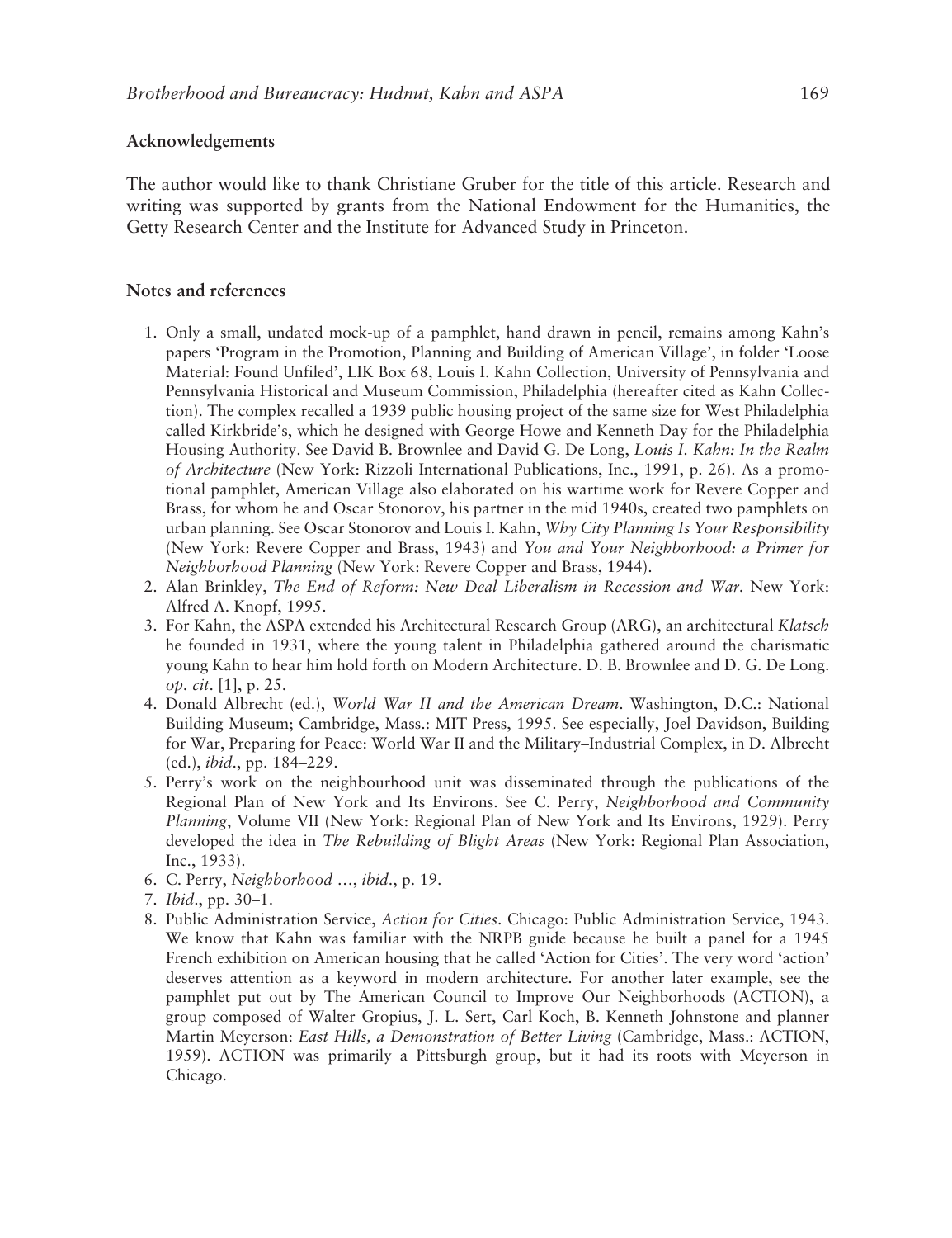- 9. Joseph Hudnut, The Political Art of Planning. *Architecture and the Spirit of Man.* Cambridge, Mass.: Harvard University Press, 1949, pp. 194–5. Originally published in *Architectural Record* **94** (October, 1943) 44–8.
- 10. The best account of the NRPB is Patrick D. Reagan, *Designing a New America: The Origins of New Deal Planning, 1890–1943*. Amherst, University of Massachusetts Press, 1999, pp. 186–91, 216–22, 226–34. Also Philip J. Funigiello, *The Challenge to Urban Liberalism: Federal-City Relations during World War II*. Knoxville, The University of Tennessee Press, 1978, especially pp. 163–86.
- 11. Eugenie Ladner Birch, Advancing the Art and Science of Planning: Planners and Their Organizations 1909–1980. *Journal of the American Planning Association* **46**, 1 (1980) 22–49.
- 12. See Donald A. Krueckeberg, The Story of the Planner's Journal, 1915–1980. *Journal of the American Planning Association* **46**, 1 (1980) 11.
- 13. Earlier informal meetings had already been held for several months. In a letter Hudnut wrote to Philip Goodwin (May 18, 1944), he explained that he was invited to join only after two meetings. See Harvard University. Graduate School of Design, Records of Office of the Dean, 1894–1980, Subseries X: Records of the External Offices and Organizations, in folder 'ASPA-Membership Correspondence-Individuals re: Joining', UAV 322.7, Box 5, XB, Harvard University Archives (hereafter cited as ASPA Papers).
- 14. Harris and Sert belonged to CIAM, which disbanded during the war and must have provided the ASPA with its emphasis on planning. See Eric Mumford, *The CIAM Discourse on Urbanism, 1928–1960*. Cambridge, Mass.: MIT Press, 2000. CIAM, with Sert as the writer, had just published *Can Our Cities Survive*, a scathing indictment of the modern city and a prescription for its survival. See José Luis Sert, *Can Our Cities Survive?: An ABC of Urban Problems, Their Analysis, Their Solutions*. Cambridge: Harvard University Press, 1942. Stonorov worked with the former head of the Urban Section of the NRPB, Robert Mitchell, to set up a local planning institute in Philadelphia. See Oscar Stonorov to Joseph Hudnut (April 9, 1945), in folder 'ASAP-General Correspondence', ASPA Papers, Box 5, XB. Henry Wright, the son of the well-known planner and an architect in his own right, worked as managing editor at *Architectural Forum*, the Luce publication that had turned its pages into a propaganda machine for planning. See, for example, Syracuse Tackles Its Future. *Fortune* **27** (May 1943) 120–3, 158, 160, 162; City Planning: Battle of the Approach. *Fortune* **28** (November 1943) 164–8, 224, 226, 228, 230, 234; and So You're Going to Plan a City. *Fortune* **29** (January 1944) [122]–5, 172, 174, 177, 178, 180, 183.
- 15. Perkins provides the most important line of connection between professional planning and architecture organizations. Associated closely with Gropius and Hudnut at Harvard, he was a key figure in the ASPA and later served as the editor of the *Planners' Journal* from 1950 to 1952.
- 16. The group got permission to use the name Telesis East, but decided not to use it. See Minutes of the Meeting, May 6, 1944, in folder 'ASPA: Notebook Assembled by GHP, 1943–45', G. Holmes Perkins Collection, Architectural Archives of the University of Pennsylvania (hereafter cited as Perkins Collection).
- 17. Jill Pearlman, Joseph Hudnut's Other Modernism at the Harvard Bauhaus. *Journal of the Society of Architectural Historians* **56** (December 1997) 452–93. Pearlman demonstrates Hudnut's early interest in planning through his work with Werner Hegemann between 1917 and 1921.

19. Following the first meeting, an Executive Committee met regularly and larger annual meetings took place beginning in January 1945, with local chapters in Washington, Philadelphia, New York and Boston cities meeting on their own.

<sup>18.</sup> *Ibid*., 459–60.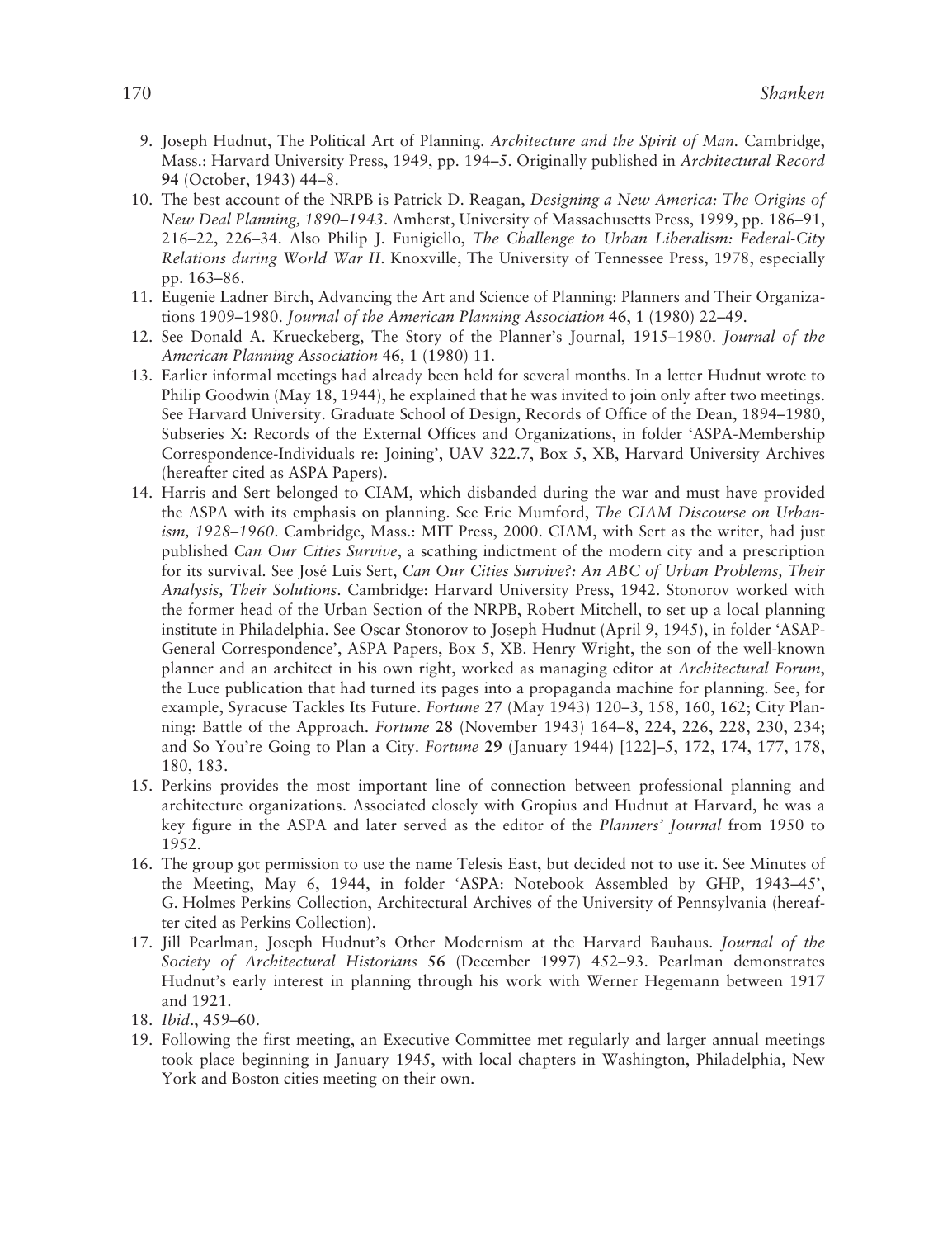- 20. The AIA was just beginning to take public relations seriously during the war and would undertake its first major collective campaign for the profession in the immediate post-war years. This first PR campaign of the AIA deserves more attention.
- 21. Of course, architects like Royal Barry Wills, who did not consider themselves Modernists, also embraced public relations techniques, but the Modern Movement's ties with publicity emerge out of two key characteristics of the movement. Its close ties with industry, beginning with the Werkbund, made publicity less a distasteful act of self-promotion than a programmatic part of design. Also, the deep faith in the role architecture could play in improving society has important affinities with the ways in which advertisers enlist faith as a tool for selling. In some cases, advertisers expressed a sincere faith in their project, Bruce Barton going so far as to liken himself to Jesus Christ. See Leo P. Ribuffo, Jesus Christ as Business Statesman: Bruce Barton and the Selling of Corporate Capitalism. *American Quarterly* **33** (Fall, 1981) 206–31.
- 22. The ASPA thought about collaborating with the CIO on a planning primer. Simon Breines, a member of FAECT and of the ASPA, had been given funds by the Education Committee of the AIA to write a similar pamphlet, which suggested a collaboration. Elizabeth Mock considered having the ASPA write one for the Museum of Modern Art, which was considering a pamphlet called 'Look at Your Neighborhood'. Minutes of the April 1, 1944 Meeting of the ASPA, in folder 'ASAP Minutes [1944–1945]', Box 4, ASPA Papers. Planning With You, *Architectural Forum* **79** (August 1943).
- 23. Minutes of the Meeting, March 4, 1944, p. 2, in folder 'ASPA: Notebook Assembled by GHP, 1943–45', Perkins Collection.
- 24. Tacoma Looks Forward. *American* City **58** (September 1943) 53–5; *Pencil Points* also reported on their general effort in: Genesis of the NRPB Demonstrations. *Pencil Points* **24** (August 1943) 32–3.
- 25. These groups included the American Society of Planning Officials, CIAM, the National Committee of Housing Officials, the National Committee on Housing, the National Planning Association, the National Public Housing Conference, Inc., state and local planning bodies, the American Medical Association, the Congress of Industrial Organizations, the Committee on Economic Development, the Foreign Economic Administration, and the Building Industry Committee of the National Council of American–Soviet Friendship (NCASF), many of whose members joined the ASPA. Members of both the ASPA and this last group included Simon Breines, Serge Chermayeff, Jules Korchein, Morris Sanders, Henry S. Churchill, Vernon DeMars, Joseph Hudnut, Roland A. Wank and William W. Wurster.
- 26. Letter from Joseph Hudnut to G. Holmes Perkins (April 28, 1944), in folder 'American Society of Planners 1944–1945', Perkins Collection. For a copy of this first letter, see Joseph Hudnut to Walter Gropius (April 28, 1944), in folder 'Hudnut 1941–42, 1944', Box 9, Reginald Isaacs Papers, Archives of American Art.
- 27. G. Holmes Perkins wrote 'Dean Hudnut's Statement' above a typescript that is almost verbatim the same as the constitution. See folder 'ASPA: Notebook Assembled by GHP, 1943–45', Perkins Collection.
- 28. 'Constitution for Planning Associates, a Society of Architects and Planners', in folder 'ASPA: Notebook Assembled by GHP, 1943–45', Perkins Collection.
- 29. Eric Mendelsohn to Joseph Hudnut (May 3, 1944), in folder 'ASPA-Membership Correspondence-Individuals re: Joining', Box 5, XB, ASPA Papers.
- 30. Philip Goodwin to Joseph Hudnut (May 5, 1944), in folder 'ASPA-Membership Correspondence-Individuals re: Joining', Box 5, XB, ASPA Papers.
- 31. Joseph Hudnut to Philip Goodwin (May 12, 1944), Box 5, XB, ASPA Papers. Hudnut may have been referring obliquely to CIAM, as well.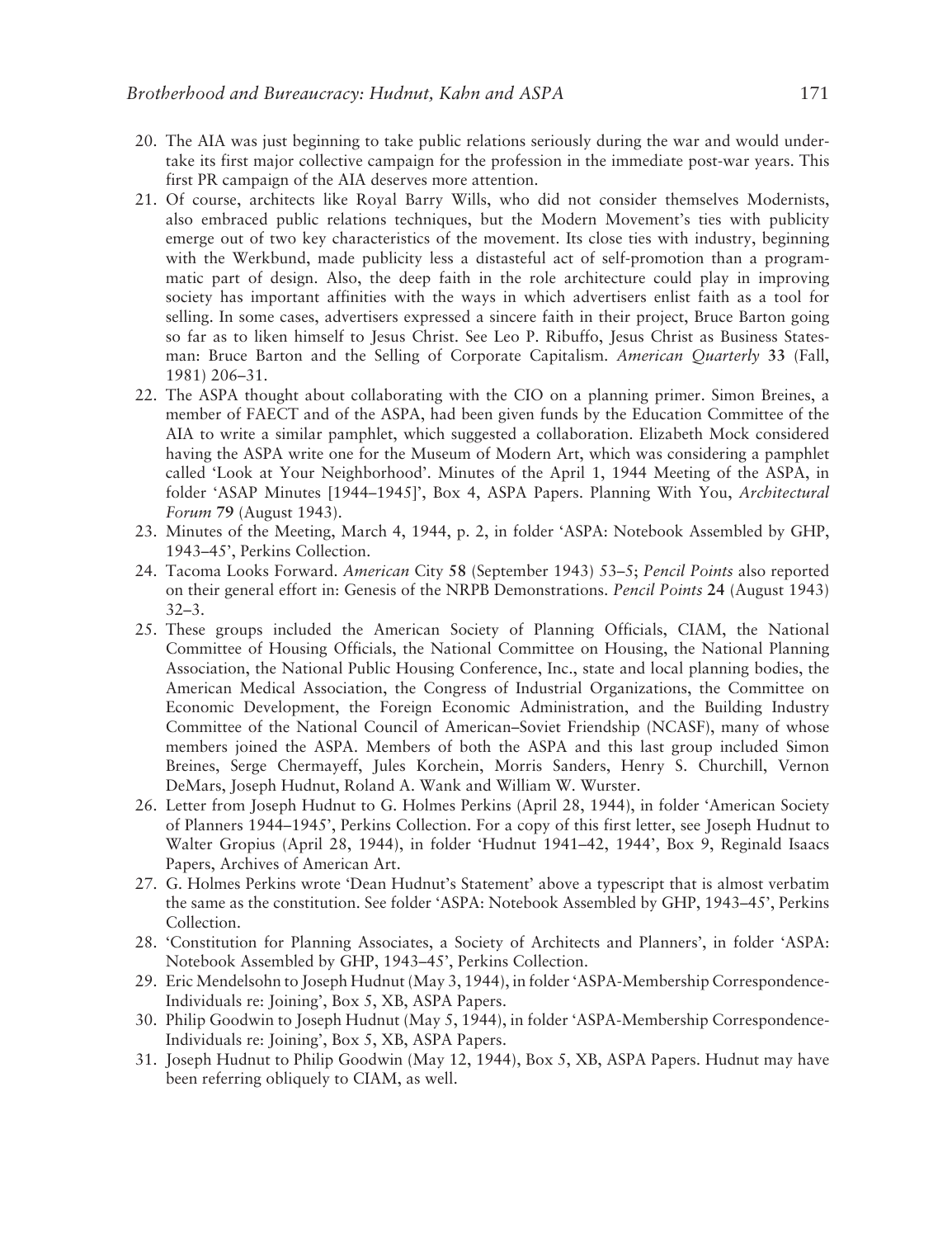- 32. Philip Goodwin to Joseph Hudnut (May 15, 1944) and Hudnut to Goodwin (May 18, 1944), Box 5, XB, ASPA Papers.
- 33. G. E. Kidder-Smith to Hudnut (May 5, 1944), in folder 'ASPA-Membership Correspondence-Individuals re: Joining', Box 5, XB, ASPA Papers.
- 34. Robert Allan Jacobs to Joseph Hudnut (May 10, 1944), Box 5, XB, ASPA Papers.
- 35. Officers and Directors of the American Institute of Architects, 1943–1944. *Architectural Record* **95** (April 1944) 74–9.
- 36. Joseph Hudnut to Robert Allan Jacobs (May 12, 1944) 1–2, in folder 'ASPA-Membership Correspondence-Individuals re: Joining', Box 5, XB, ASPA Papers.
- 37. The animus against the AIA continued in later appeals for membership, as well. Robert Cerny, a Harvard-trained architect who had worked for Roland Wank on the TVA wrote in 1945:

… I might say quite frankly that although I am a member and past director of the local chapter of the American Institute of Architects I find them typically stodgy and inactive. I fear they resent my rather futile attempts to stimulate planning activities by the Chapter group.

Robert G. Cerny to Hugh Stubbins (May 23, 1945), in folder 'ASPA-Secretary-Stubbins-Mock 1944–45', Box 5, XB, ASPA Papers.

- 38. Joseph Hudnut to G. Holmes Perkins (Nov. 27, 1944) p. 1, in folder 'External Relations, Committee for 1944 ASPA', Box 5, XB, ASPA Papers.
- 39. Philip Goodwin to Joseph Hudnut (May 5, 1944), in folder Box 5, XB, ASPA Papers.
- 40. Hudnut to Goodwin (May 12, 1944), *op. cit*. [13].
- 41. William Wurster to Joseph Hudnut (March 15, 1945), in folder 'ASPA Membership Committee 1944–46', Box 5, XB, ASPA Papers.
- 42. Joseph Hudnut to William Wurster (March 19, 1945), in folder 'ASPA Membership Committee 1944–46', Box 5, XB, ASPA Papers..
- 43. *Ibid*.
- 44. This statistic was a commonly cited figure in the early 1940s. The actual figures are more firmly established in Turpin C. Bannister (ed.), *The Architect at Mid-Century: Evolution and Achievement*. New York: Reinhold Publishing Corporation, 1955. See, especially, p. 73. By 1950, membership had reached 44% of all registered architects.
- 45. Roland A. Wank to Joseph Hudnut (May 8, 1944), in folder 'ASPA Membership Committee 1944–46', Box 5, XB, ASPA Papers.
- 46. *Ibid*., p. 2.
- 47. Letter G. Holmes Perkins to Mrs C. Paul O'Connell (Novembrer 18, 1944), in folder 'External Relations, Committee for 1944 ASPA', Box 5, XB, ASPA Papers.
- 48. 'List of names for Dean Hudnut, furnished by Robert Kennedy', in folder 'ASPA Membership Committee, 1944–46, 'Box 5, XB, ASPA Papers.
- 49. 'Notes on a meeting held at 235 East 46<sup>th</sup> Street, New York City on February 3, 1944', in folder 'ASPA: Notebook Assembled by GHP, 1943–1945', Perkins Collection.
- 50. *Ibid*., p. 1. Perkins Collection. They also considered working on the pamphlet with the FAECT Planning Commission. George Nelson, the *Architectural Forum* editor who was behind much of *Planning With You*, and Jules Korchein, a member of FAECT, proposed a workshop for the pamphlet and suggested bringing in experts in graphic presentation – 'a first-rate graphic artist should be secured for the actual layouts'. 'Draft of minutes for the meeting held Saturday, March 4, 1944 at 235 East 46th Street', in folder 'ASPA: Notebook Assembled by GHP, 1943–1945', Perkins Collection.
- 51. *Ibid*.
- 52. 'Report Submitted by Mr. Kahn', in folder, 'ASPA: Notebook Assembled by GHP, 1943–45', Perkins Collection. Kahn consulted with Eero Saarinen, planner Jacob Crane, Mordecai Ezekial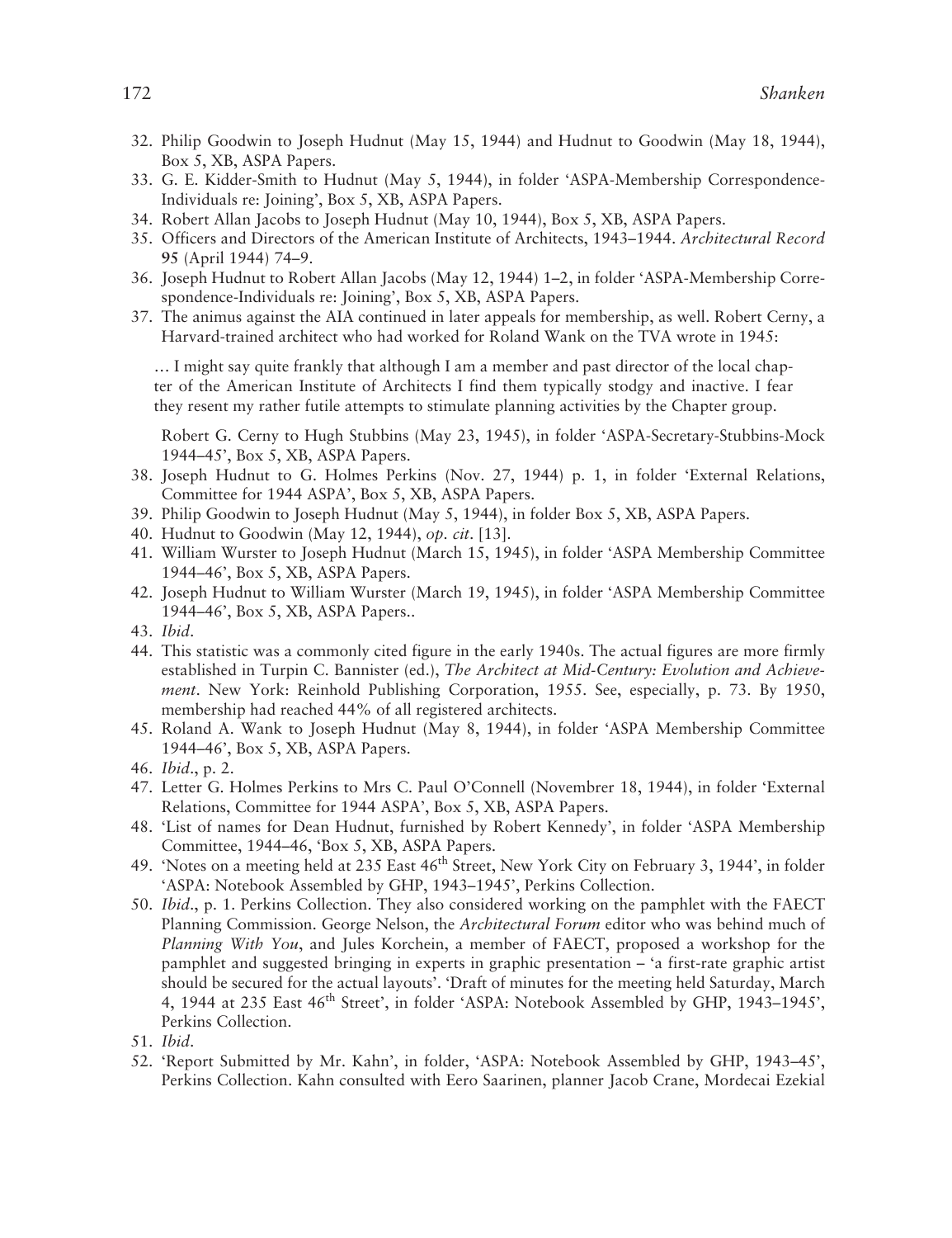(of the Department of Agriculture), Willard Day (of the United Nations Relief and Rehabilitation Administration) and Holmes Perkins.

- 53. These included the American Society of Planning Officials (ASPO), CIAM, the National Committee of Housing Officials (NAHO), the National Committee on Housing (NCH), the National Planning Association (NPA) and the National Public Housing Conference, Inc. 'Report Submitted by Mr. Kahn', *ibid*., p. 1.
- 54. *Ibid*., p. 3.
- 55. *Ibid*.
- 56. Joseph Hudnut to G. Holmes Perkins (November 27, 1944), in folder 'External Relations, Committee for 1944 ASPA', Box 5, XB, ASPA Papers.
- 57. 'Report Submitted by Mr. Kahn', *op. cit*. [55], p. 5.
- 58. *Ibid*.
- 59. George Howe, 'Master Plans for Master Politicians', p. 1. Typescript, in folder 'ASPA-Publicity', Box 15, Series X, ASPA Papers. This was later published under the same title in *Magazine of Art* **39** (February 1946) 66–8.
- 60. *Ibid*., p. 1.
- 61. *Ibid*. Sigfried Giedion, *Space, Time and Architecture: The Growth of a New Tradition*. Cambridge, Mass.: Harvard University Press, 1962 [1941], p. 542.
- 62. G. Howe, *ibid.*.
- 63. *Ibid*., p. 2.
- 64. *Ibid*., p. 3.
- 65. *Ibid*.
- 66. *Ibid*., p. 4.
- 67. *Ibid*., p. 5.
- 68. *Ibid*.
- 69. Boris Shishkin, Untitled typescript, 1–2, in folder 'ASPA: Notebook Assembled by GHP, 1943–45', Perkins Collection.
- 70. *Ibid*., p. 3.
- 71. Jacob Crane, 'Urbanism in England', typescript, in folder 'ASPA: Notebook Assembled by GHP, 1943–45', Perkins Collection.
- 72. Joseph Hudnut to Serge Chermayeff (November 13, 1944). S. I. Chermayeff: Correspondence about A.S.P.A. 1945–46, HUG 4281.5, Harvard University Archives (hereafter cited as Serge Chermayeff Papers).
- 73. *Ibid*.
- 74. Elizabeth Mock served as Secretary. See folder 'ASPA-Secretary-Subbins-Mock 1944–1945, Box 5, XB, ASPA Papers. Janet O'Connell may have served in some official capacity, as well.
- 75. *Ibid*. Female members included: Mary Cooke [Barnes], Catherine Bauer, Mary Goldwater, Alice Carson Hiscock, Victorine Homsey, Elizabeth Mock, Dorothy Schoell Montgomery, Janet O'Connell.
- 76. George Howe served as Vice President; Hugh Stubbins, Jr was Secretary and Treasurer; and the Executive Committee included: Chermayeff, Gropius, Sert, Perkins, Roland Wank and John Burchard. See folder 13, Box 26, Douglas Haskell Papers, Avery Architectural and Fine Arts Library, Columbia University.
- 77. E. L. Birch, *op. cit*. [11] 26. Birch details how the American City Planning Institute suffered from identity problems in the 1920s and 1930s. Thomas Adams favoured a 'gate-keeping' organization with a technical base overseeing entrance into the profession. Others advocated a wider view of planning that would allow a more diverse body of practitioners, administrators and allied professionals to join, even at the cost of losing its power to register and qualify planners, to oversee education and to administer a code of ethics.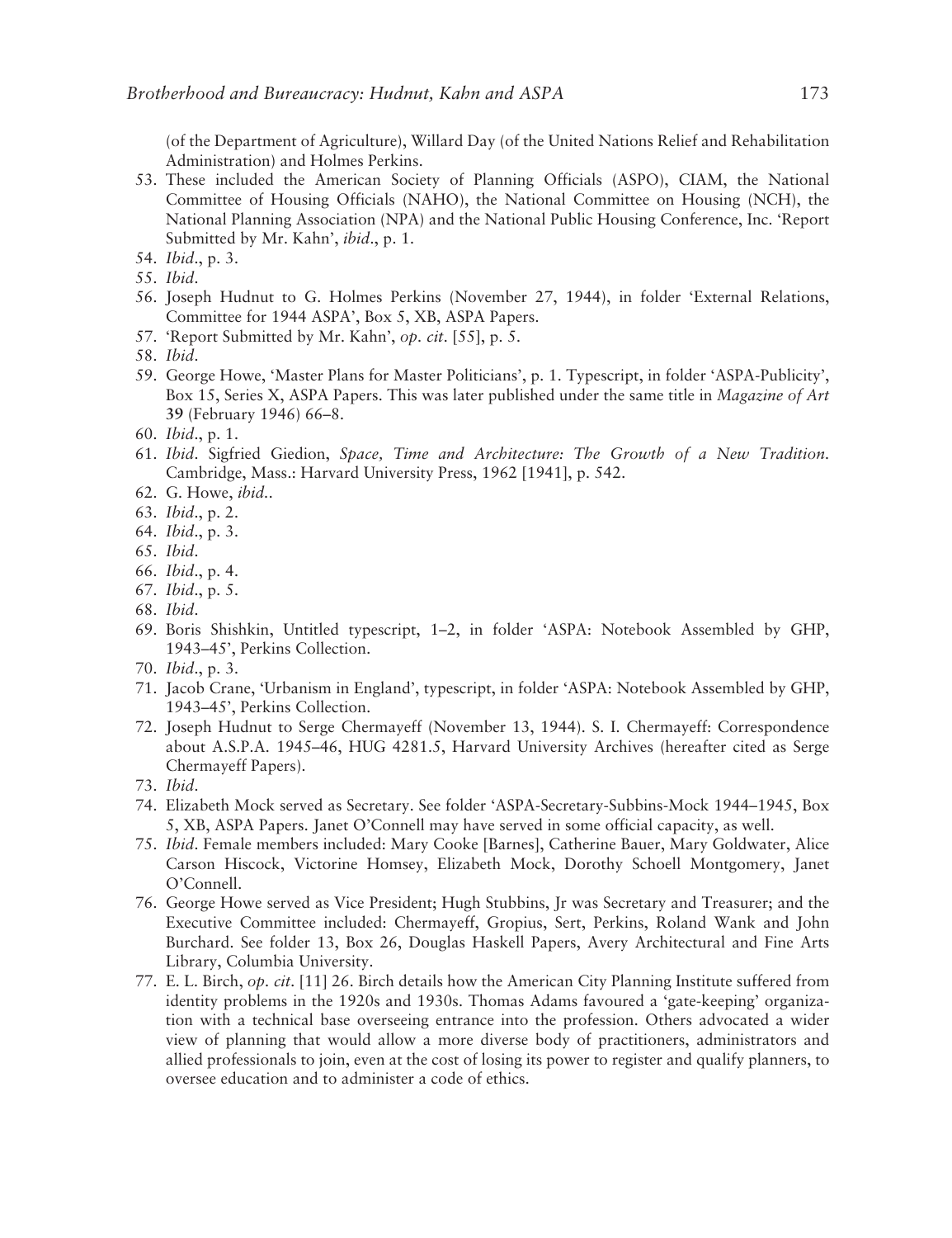- 78. Joseph Hudnut to John Burchard (October 17, 1945), in folder 'ASAP-General Correspondence', Box 5, XB, ASPA Papers.
- 79. Roland A. Wank to Joseph Hudnut (April 10, 1945), in folder 'ASPA-Secretary-Stubbins-Mock 1944–45', Box 5, XB, ASPA Papers.
- 80. *Ibid*.
- 81. José Luis Sert to Joseph Hudnut (May 15, 1945), in folder 'Project Committee ASPA [1944–45]', Box 5, XB, ASPA Papers.
- 82. Joseph Hudnut to John E. Burchard (October 17, 1945), in folder 'ASAP-General Correspondence', Box 5, XB, ASPA Papers.
- 83. *Ibid*.
- 84. John E. Burchard to Joseph Hudnut (October 18, 1945), in folder 'ASAP-General Correspondence', Box 5, XB, ASPA Papers.
- 85. Form letter from Hugh A. Stubbins, Jr (March 24, 1945), in folder, 'ASPA-Publicity 1944–46', Box 5, XB, ASPA Papers.
- 86. Frederick J. Adams to Joseph Hudnut (January 16, 1945), in folder 'ASPA-Membership Correspondence-Individuals re: Joining', Box 5, XB, ASPA Papers.
- 87. Tracy B. Augur to Joseph Hudnut (December 10, 1945), in folder 'ASPA-Membership Correspondence-Individuals re: Joining', Box 5, XB, ASPA Papers.
- 88. William Wurster to Joseph Hudnut (January 25, 1945), in folder 'External Relations, Committee for 1944 ASPA', Box 5, XB, ASPA Papers.
- 89. *Ibid*.
- 90. *Ibid*.
- 91. Joseph Hudnut to Clark Foreman (December 17, 1945), p. 2, in folder 'Executive Committee Meetings ASPA 1944–46', Temp Box for UAV 322.7 (Box 4), ASPA Papers.
- 92. Henry S. Churchill to Joseph Hudnut (January 4, 1946), in folder 'ASPA-Membership Correspondence-Individuals re: Joining', Box 5, XB, ASPA Papers.
- 93. *Ibid*.
- 94. *Ibid*.
- 95. John Johansen to Joseph Hudnut (January 7, 1946), in folder 'ASAP-General Correspondence', Box 5, XB, ASPA Papers.
- 96. *Ibid*.
- 97. 'Report to the Executive by a Sub-Committee on the Annual General Meeting', in folder 'Proposed Annual Meeting 1946 (not held)', Box: Temp Box for UAV 322.7 (Box 4), ASPA Papers.
- 98. Minutes of the meeting called by the sub-committee of the Executive Board of ASPA (11/23/46).
- 99. Carl Koch to G. Holmes Perkins (12/13/46), in folder 'Executive Committee Meetings ASPA 1944–46', Box: Temp Box for UAV 322.7 (Box 4), ASPA Papers.
- 100. Letter to Joseph Hudnut (December 13, 1946), in folder 'Executive Committee Meetings ASPA 1944–46', Box: Temp Box for UAV 322.7 (Box 4), ASPA Papers. The signature on the letter is illegible, but it was written on Harvard Club stationery from New York City, and the author was also a member of CIAM, making Christopher Tunnard a possibility. Tunnard was active in MARS (the British CIAM group), the ASPA and he had taught at Harvard before joining the war effort.
- 101. Even in 1948, Kahn proudly put ASPA on his letterhead next to AIA.
- 102. A. Brinkley, *op. cit*. [2].
- 103. S. Giedion, *op. cit*. [64] and Paul Zucker, *New Architecture and City Planning, a Symposium*. New York: Philosophical Library, 1944. Many members of the ASPA took part in the symposium, including Kahn, George Nelson and Giedion.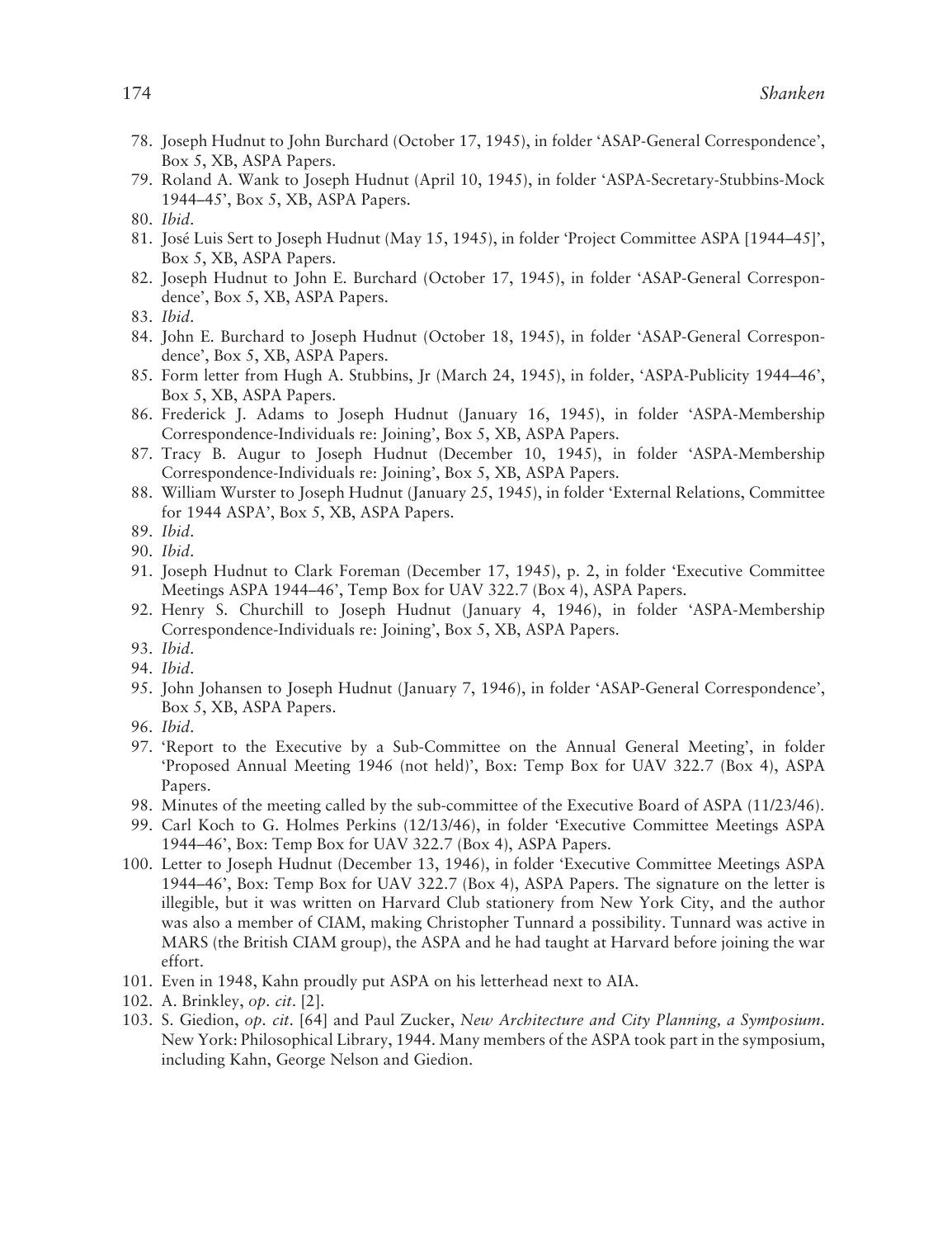- 104. Henry-Russell Hitchcock and Philip Johnson, *The International Style: Architecture since 1922*. New York: W. W. Norton and Company, 1932.
- 105. Andrew M. Shanken, From Total War to Total Living: American Architecture and the Culture of Planning, 1939–194X. PhD thesis, Princeton University, 1999.
- 106. The comparison is a bit unfair, since C. R. Ashbee wrote *Where the Great City Stands: a Study in the New Civics* (London: The Essex House Press, 1917), which easily could have been a model for modernist interest in planning.
- 107. Sarah Williams Goldhagen and Réjean Legault (eds), *Anxious Modernisms: Experimentation in Postwar Architectural Culture*. Montréal: Canadian Centre for Architecture, 2000. See, especially, the introduction.
- 108. William Graebner, *The Age of Doubt: American Thought in and Culture in the 1940's*. Boston: Twayne Publishers, 1990.
- 109. For a rich discussion of these ideas, see Thomas L. Haskell (ed.), *The Authority of Experts: Studies in History and Theory*. Bloomington: Indiana University Press, 1984.
- 110. The outline of this argument depends on Thomas Bender, The Erosion of Public Culture: Cities, Discourses, and Professional Disciplines, in T. L. Haskell (ed.), *ibid*., p. 86.
- 111. Jeff A. Cohen, Building a Discipline: Early Institutional Settings for Architectural Education in Philadelphia, 1804–1890. *Journal of the Society of Architectural Historians* **53** (June, 1994) 139–83. Also, see Mary N. Woods, *From Craft to Profession: The Practice of Architecture in Nineteenth-Century America*. Berkeley: University of California Press, 1999.
- 112. T. Bender, *op. cit*. [113], p. 89.
- 113. *Ibid*.
- 114. Note, for instance, the winners of the AIA's Gold Medal after the war: Eliel Saarinen (1947), Frank Lloyd Wright (1949), August Perret (1952), William Marinus Dudock (1955), Louis Skidmore (1957), followed by Gropius, Mies van der Rohe and Le Corbusier in 1959, 1960 and 1961, respectively.